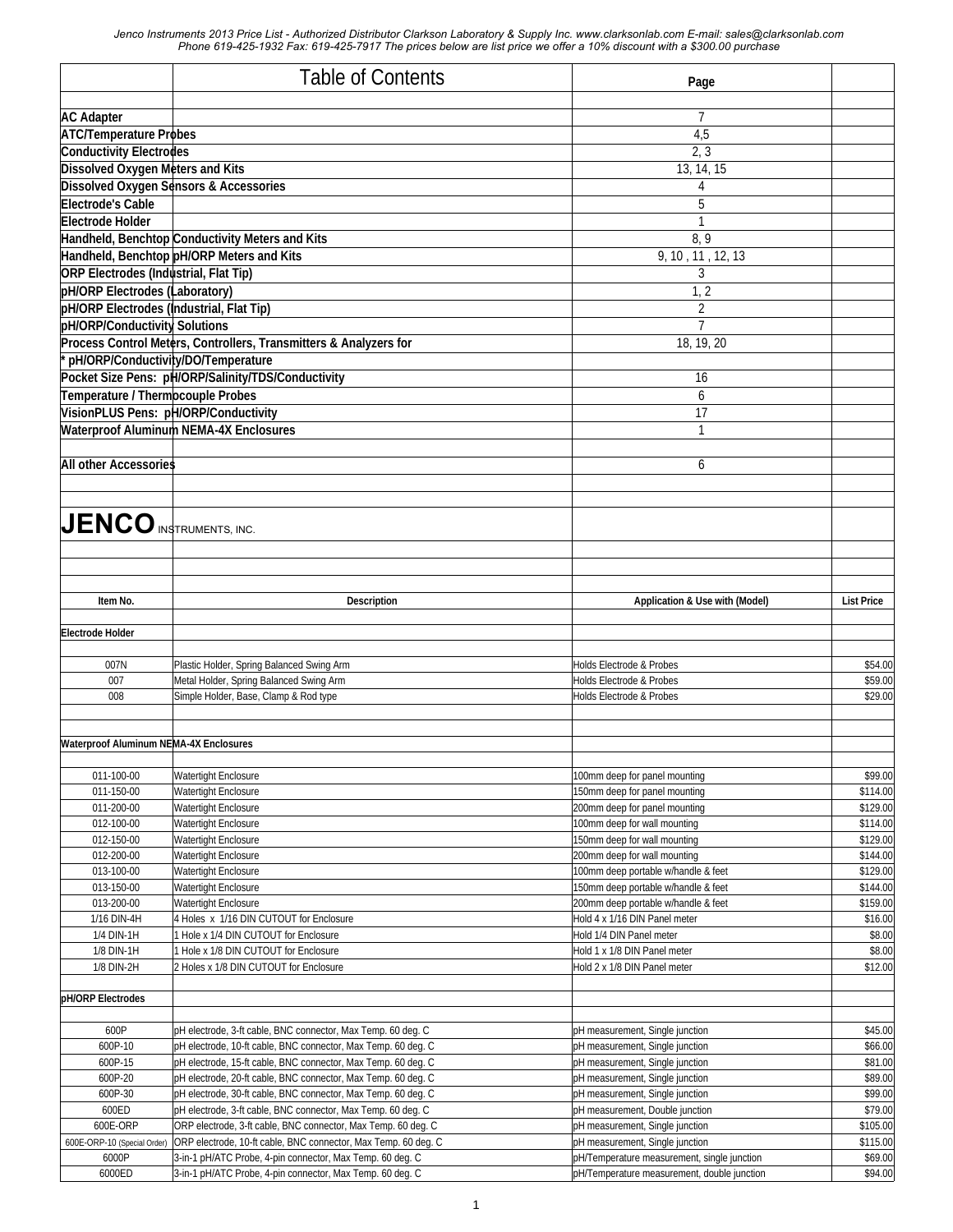| <b>JENCO</b> INSTRUMENTS, INC.               |                                                                                                                                          |                                                                                                        |                      |
|----------------------------------------------|------------------------------------------------------------------------------------------------------------------------------------------|--------------------------------------------------------------------------------------------------------|----------------------|
|                                              |                                                                                                                                          |                                                                                                        |                      |
| Item No.                                     | <b>Description</b>                                                                                                                       | Application & Use with (Model)                                                                         | <b>List Price</b>    |
| pH/ORP Electrodes                            |                                                                                                                                          |                                                                                                        |                      |
| 612E                                         | Stick pH electrode, BNR to BNC connector, Max Temp. 60 deg. C                                                                            | pH measurement, Single junction (use with mdl. 612)                                                    | \$70.00              |
| 618P                                         | 3-in-1 pH/ATC Probe, Compact Stype, Max Temp. 60 deg. C                                                                                  | pH/Temperature measurement, single junction (618)                                                      | \$39.00              |
| 6810P                                        | 3-in-1 pH/ATC Probe, Laboratory Stype, 3-ft Cable Max Temp. 60 deg. C                                                                    | pH/Temperature measurement, single junction (6810)                                                     | \$95.00              |
| JE-175P                                      | Jenco Pearcing Tip Electrode, 3-ft cable, BNC                                                                                            | pH/No ATC (Food)                                                                                       | \$99.00              |
| JE-651-pH                                    | Jenco Flat Tip pH Cartridge                                                                                                              | pH / No ATC (Must have cap cable to use. See p.5)                                                      | \$160.00             |
| JE-651-ORP<br>JE-653HF-pH                    | Jenco Flat Tip ORP Cartridge<br>Jenco High Temperature pH Cartridge (Special order only)                                                 | ORP / No ATC (Must have cap cable to use. See page 5)<br>pH / No ATC                                   | \$189.00<br>\$169.00 |
|                                              |                                                                                                                                          |                                                                                                        |                      |
|                                              | Laboratory Conductivity Cells w/10K ATC: (All electrodes come with 3-ft cable unless noted.)                                             |                                                                                                        |                      |
| 101                                          | Epoxy/Carbon, 8-pin connector, K=1.0                                                                                                     | Conductivity & Temperature (3107, 3173, 3250, 6307, 6350)                                              | \$95.00              |
| 104                                          | Glass/Platinum, w/ 5-pin connector, K=1.0                                                                                                | Conductivity & Temperature (103, 1671)                                                                 | \$95.00              |
| 105                                          | Epoxy/Carbon, w/ 8-pin connector, K=5.0 (Special order only)                                                                             | Conductivity & Temperature (6307, 6350)                                                                | \$125.00             |
| 106                                          | Glass/Platinum, w/ 8-pin connector, K=1.0                                                                                                | Conductivity & Temperature (3107, 3250, 6307, 6350)                                                    | \$95.00              |
| 106A                                         | Glass/Platinum, w/ 4-pin connector, K=1.0                                                                                                | Conductivity & Temperature (3010)                                                                      | \$95.00              |
| 107<br>107A                                  | Glass/Platinum, w/ 8-pin connector, K=10<br>Epoxy /Carbon, w/ 4-pin connector, K=10                                                      | Conductivity & Temperature (3107, 3173, 6307, 6350)<br>Conductivity & Temperature (3010)               | \$110.00<br>\$125.00 |
| 107N                                         | Epoxy/Carbon, 8-pin connector, K=10.0, 10-ft cable                                                                                       | Conductivity & Temperature (3107, 3173, 3250, 6307, 6350)                                              | \$125.00             |
| 108                                          | Epoxy/Carbon, w/ 8-pin connector, K=0.1                                                                                                  | Conductivity & Temperature (3107, 3173, 3250, 6307)                                                    | \$105.00             |
| 109                                          | Glass/Platinum, w/ 8-pin connector, K=0.1                                                                                                | Conductivity & Temperature (3107, 3173, 3250, 6307)                                                    | \$155.00             |
| 109A                                         | Glass/Platinum, w/ 4-pin connector, K=0.1                                                                                                | Conductivity & Temperature (3010)                                                                      | \$155.00             |
| Industrial pH (Flat Tip or Cartridge Type.)  |                                                                                                                                          |                                                                                                        |                      |
|                                              |                                                                                                                                          |                                                                                                        |                      |
| pHF-010B                                     | Flat Tip, 3/4" NPT Front & Rear, 10-ft Cable & BNC                                                                                       | pH / No ATC                                                                                            | \$115.00             |
| pHF-020B                                     | Flat Tip, 3/4" NPT Front & Rear, 20-ft Cable & BNC                                                                                       | pH / No ATC                                                                                            | \$124.00<br>\$179.00 |
| pHF-020BS/PT<br>pHF-020ST/PT                 | Flat Tip, 3/4" NPT pH is BNC, Pt-100 ATC is Spade Lugs                                                                                   | pH / with Pt-100 ATC, (3672, 3673, 3675, 3676)<br>pH / with Pt-100 ATC, (3679N)                        | \$179.00             |
| pHF-020BP/PT                                 | Flat Tip, 3/4" NPT, pH is Spade Lug, Pt-100 & all other leads are Tinned<br>Flat Tip, 3/4" NPT, pH is BNC, Pt-100ATC is 3.5mm Phono Plug | pH / with Pt-100 ATC, (3671N)                                                                          | \$179.00             |
| pHF-020ST/TH                                 | Flat Tip, 3/4" NPTpH is Spade Lug, ATC & all other leads are Tinned                                                                      | pH / with 10K Thermistor ATC, (6308, 6311, 6309)                                                       | \$179.00             |
| pHF-020ST/1K                                 | pH is Spade Lug, Pt-1000 & all other leads are Tinned (Special order only)                                                               | pH / with Pt-1000 ATC, (2TX, 6311)                                                                     | \$179.00             |
| pHF-020ST/3K                                 | pH is Spade Lug, 3K Balco & all other leads Tinned (Special order only)                                                                  | pH / with 3K Balco ATC, (2TX, 6311)                                                                    | \$179.00             |
| pHF-020BT/3K                                 | pH is Spade Lug, 3K Balco & all other leads Tinned (Special order only)                                                                  | pH / with 3K Balco ATC, (693-pH, 695-pH)                                                               | \$179.00             |
| $JENCO$ instruments, inc.                    |                                                                                                                                          |                                                                                                        |                      |
|                                              |                                                                                                                                          |                                                                                                        |                      |
| Item No.                                     | <b>Description</b>                                                                                                                       | Application & Use with (Model)                                                                         | <b>List Price</b>    |
| Industrial ORP (Flat Tip or Cartridge Type.) |                                                                                                                                          |                                                                                                        |                      |
|                                              |                                                                                                                                          |                                                                                                        | \$135.00             |
| ORPF-010B<br>ORPF-020B                       | ORP Flat Tip with BNC connector, 10-ft cable<br>ORP Flat Tip with BNC connector, 20-ft cable                                             | ORP Flat Tip with BNC connector<br>ORP Flat Tip with BNC connector                                     | \$169.00             |
| ORPF-020S                                    | ORP Flat Tip with Spade lugsTinned Lead connectors, 20-ft cable                                                                          | ORP / No ATC, (6311, 6308-OT, 6309-POT)                                                                | \$169.00             |
| ORPF-020T                                    | ORP Flat Tip with Tinned Lead, 20-ft cable                                                                                               | ORP / No ATC. (6311, 6308-OT, 6309-POT)                                                                | \$169.00             |
|                                              |                                                                                                                                          |                                                                                                        |                      |
|                                              | General Purpose, Non-Rated, Industrial Conductivity Cells w/10K ATC: (All electrodes come with 10-ft cables unless noted.)               |                                                                                                        |                      |
|                                              |                                                                                                                                          |                                                                                                        |                      |
| 3101CC-01                                    | Epoxy, K=1.0, Tinned Leads, 3-ft cable                                                                                                   | Conductivity & Temperature (3101)                                                                      | \$75.00              |
| 3101CC-02                                    | Epoxy, K=1.0, Tinned Leads, 10-ft cable                                                                                                  | Conductivity & Temperature (3101)                                                                      | \$95.00              |
| 392-121                                      | SS, Platinum, 3/4" NPT Front, K=1.0, 0 uS to 5,000 uS<br>SS, Pure H <sub>2</sub> O $\frac{3}{4}$ " NPT Front, K= .01 0 uS to 20.00 uS    | Conductivity & Temperature (392-SBC, 3101)                                                             | \$135.00             |
| 392-122<br>392-123                           | Epoxy/Platinum, $3/4$ " F/R, K= 10, 0 mS to 300 mS                                                                                       | Conductivity & Temperature (6308-Ct Tinned Leads)<br>Conductivity & Temperature (6308-Ct Tinned Leads) | \$150.00<br>\$150.00 |
| 392-124                                      | Kynar Platinum, Pure H <sub>2</sub> O 3/4" NPT Front, K= 1.0, 0 uS to 2,000 uS                                                           | Conductivity & Temperature (392, 392-SBC, 3101)                                                        | \$135.00             |
| 392-125                                      | SS, Pure H, O $\frac{3}{4}$ " NPT Front, K= 1.0, 0 uS to 2,000 uS                                                                        | Conductivity & Temperature (392-SBC, 3101)                                                             | \$150.00             |
| 392-134/10FT                                 | ABS, Platinum 3/4" NPT F / R, K=1.0, 0 uS to 5,000 uS                                                                                    | Conductivity & Temperature (1962737-34-010T)                                                           | \$150.00             |
| 392-134/20FT                                 | ABS, Platinum $\frac{3}{4}$ " NPT F / R, K=1.0, 0 uS to 5,000 uS, 20-ft cable                                                            | Conductivity & Temperature (1962737-34-010T)                                                           | \$160.00             |
|                                              |                                                                                                                                          |                                                                                                        |                      |
|                                              | Pressure and Temperature Rated Industrial Conductivity Cells w/ 10K ATC: (All electrodes come with 20-ft cables unless noted.)           |                                                                                                        |                      |
|                                              |                                                                                                                                          |                                                                                                        |                      |
| C621-1-2-4-20T                               | K=0.01, SS, 3/4" Front, 150PSI @ 135C, 0.055 to 20 uS                                                                                    | Conductivity & Temperature (6308CT, 392 & 3101)                                                        | \$178.00             |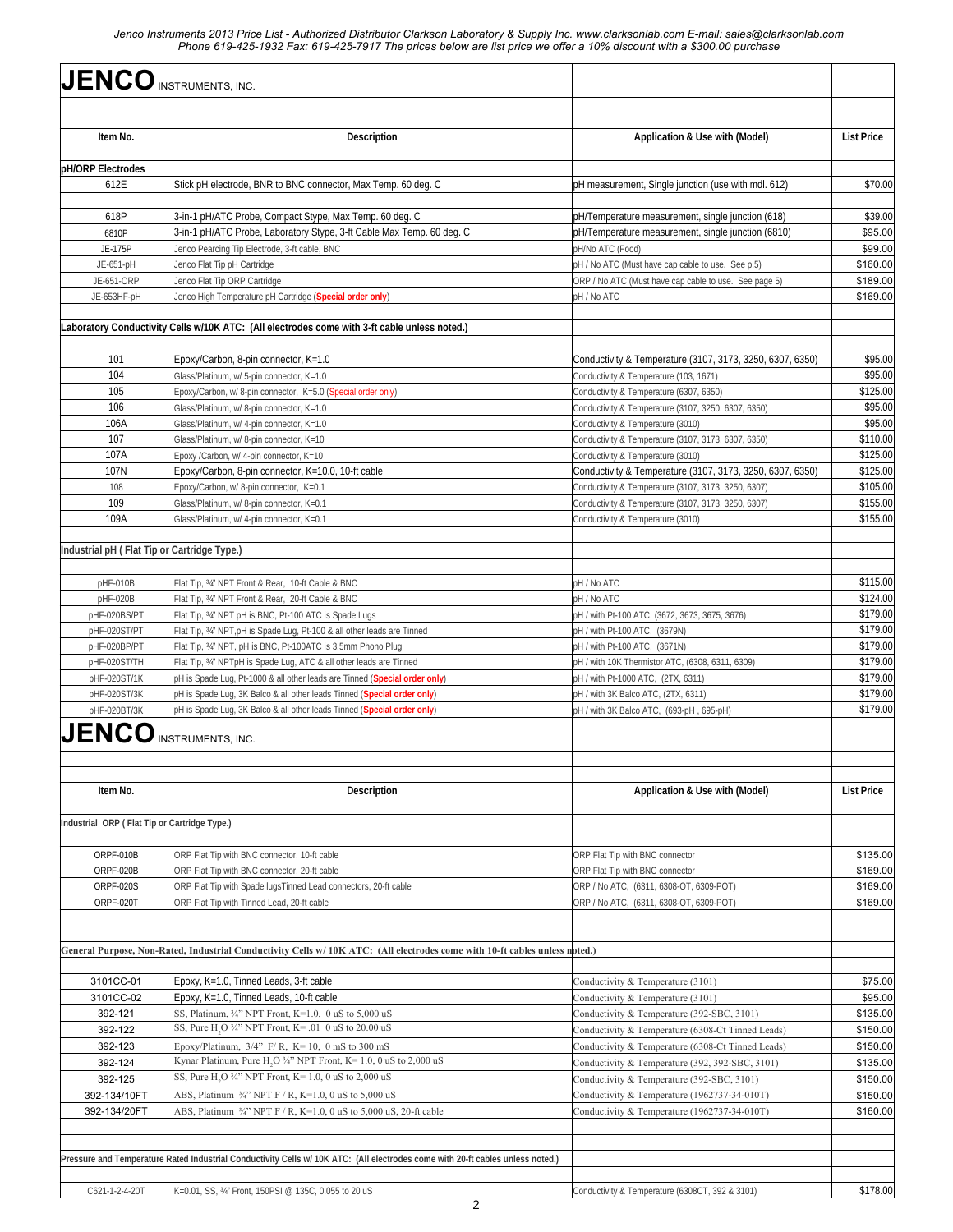| C621-2-4-2-20T                         | K= 1, SS, 3/4" Front, 150PSI @ 135C, 10 to 2,000 uS                                      | Conductivity & Temperature (6308CT, 392 & 3101)          | \$178.00          |
|----------------------------------------|------------------------------------------------------------------------------------------|----------------------------------------------------------|-------------------|
| C621-3-4-2-20T                         | K=0.1, SS, 3/4" Front, 150PSI @ 135C, 0.5 to 200 uS                                      | Conductivity & Temperature (6308CT, 392 & 3101)          | \$178.00          |
|                                        |                                                                                          |                                                          |                   |
|                                        |                                                                                          |                                                          |                   |
|                                        |                                                                                          |                                                          |                   |
| <b>JENCO INSTRUMENTS, INC.</b>         |                                                                                          |                                                          |                   |
|                                        |                                                                                          |                                                          |                   |
|                                        |                                                                                          |                                                          |                   |
|                                        |                                                                                          |                                                          |                   |
| Item No.                               | <b>Description</b>                                                                       | Application & Use with (Model)                           | <b>List Price</b> |
|                                        |                                                                                          |                                                          |                   |
|                                        |                                                                                          |                                                          |                   |
|                                        | 6312 Series / Hamilton Dissolved Oxygen Probes & Accessories: (Special Order Only)       |                                                          |                   |
|                                        |                                                                                          |                                                          |                   |
| OxyFerm 120                            | 237100: Sterilizable for Fermentation, No Cable                                          | 6312DTF                                                  | \$1,175.00        |
| OxyFerm Cable                          | 355088: 3-meter cable for OxyFerm 120                                                    | OxyFerm Probe                                            | \$215.00          |
| OxyFerm Cable                          | 355089: 5 meter Cable for OxyFerm 120                                                    | OxyFerm Probe                                            | \$250.00          |
| OxyFerm Cable                          | 355136: 10 meter Cable for OxyFerm 120                                                   | OxyFerm Probe                                            | \$324.00          |
|                                        |                                                                                          | 6312DTF                                                  | \$1,555.00        |
| OxyGold G-120                          | 237395: OxyGold Sensor with No Attached Cable                                            |                                                          |                   |
| OxyGold Cable                          | 355110: Sensor Cable VP 6.0, 5-meter cable                                               | OxyGold Probe                                            | \$160.00          |
| OxyGold Cable                          | 355111: Sensor Cable VP 6.0, 10-meter cable                                              | OxyGold Probe                                            | \$195.00          |
| Oxylyte                                | 237139: Oxylyte G for Oxygold                                                            | OxyGold Probe                                            | \$40.00           |
| OxySense 120                           | 237150: Wastewater w/ Membrane & 5-meter cable                                           | 6312DTB                                                  | \$406.00          |
| Polilyte PRO VP 120                    | 238417: Polilyte PRO VP 120, Electrolyte Solution                                        | 6312DTB                                                  | \$205.00          |
| Membranes                              | 237135: DO Membrane Kit                                                                  | Oxyferm, Oxygold Probes                                  | \$281.00          |
|                                        |                                                                                          |                                                          |                   |
|                                        |                                                                                          |                                                          |                   |
| Dissolved Oxygen Probes & Accessories: |                                                                                          |                                                          |                   |
|                                        |                                                                                          |                                                          |                   |
| LD-900-3A                              | Membrane Kit 6-Caps, DO KCL Powder, Sandpaper                                            | Jenco Membrane Kit (Fits Jenco & All Y Probes            | \$54.00           |
| ID-900-5/10                            | Industrial Epoxy 3⁄4" NPT F & R w/ 10-ft , Non-Waterproffed Cable                        | (6308DT, 6309-PDT)                                       | \$295.00          |
| ID-900-5/30                            | Industrial Epoxy 3/4" NPT F & R w/ 30-ft, Non-Waterproofed Cable                         | (6308DT, 6309-PDT)                                       | \$335.00          |
| LD-900-10/10                           | Stainless Steel, 3/4" NPT Front w/ 10-ft, Waterproofed Cable, 8-Pin                      | (9173, 9250N, 9251N, 9250M, 9251M)                       | \$295.00          |
|                                        |                                                                                          |                                                          |                   |
| LD-900-10/30                           | Stainless Steel, 3/4" NPT Front w/ 30-ft, Waterproofed Cable, 8-Pin                      | (9173, 9250N, 9251N, 9250M, 9251M)                       | \$335.00          |
| LD-900-7-DO                            | Lab Epoxy Probe, 8-Pin w/ 1-Meter Cable                                                  | (9173, 9250N, 9251N, 9250M, 9251M)                       | \$295.00          |
| LD-900-12/10                           | Stainless Steel, 3/4" NPT Front w/ 10-ft, Waterproofed Cable, Tinned Leads               | (6308DT, 6309-PDT)                                       | \$295.00          |
| LD-900-12/30                           | Stainless Steel, 3/4" NPT Front w/ 30-ft, Waterproofed Cable, Tinned Leads               | (6308DT, 6309-PDT)                                       | \$335.00          |
|                                        |                                                                                          |                                                          |                   |
|                                        |                                                                                          |                                                          |                   |
|                                        | ATC Probes: Automatic Temperature Compensation: All Probes 30 Inch Cables unless noted.) |                                                          |                   |
|                                        |                                                                                          |                                                          |                   |
|                                        |                                                                                          |                                                          |                   |
| 3671A                                  | Glass, Pt-100 with Phono Plug                                                            | ATC/Automatic Temperature Compensation (3671)            | \$69.00           |
| 600A                                   | Glass, Pt-100 with Banana Plugs                                                          | ATC/Automatic Temperature Compensation                   | \$69.00           |
| 600A-ST                                | Stainless Steel, Pt-100 with Banana Plugs                                                | ATC/Automatic Temperature Compensation                   | \$69.00           |
| 6000A                                  | Glass, 10K Ω Thermistor w/ Jenco Screw Connector                                         | ATC/Automatic Temperature Compensation                   | \$49.00           |
| 6000A-15                               | Glass, 10K Ω Thermistor w/ Jenco Screw Connector                                         | ATC/Automatic Temperature Compensation                   | \$85.00           |
|                                        |                                                                                          |                                                          |                   |
|                                        |                                                                                          |                                                          |                   |
|                                        |                                                                                          |                                                          |                   |
| <b>JENCO INSTRUMENTS, INC.</b>         |                                                                                          |                                                          |                   |
|                                        |                                                                                          |                                                          |                   |
|                                        |                                                                                          |                                                          |                   |
|                                        |                                                                                          |                                                          |                   |
| Item No.                               | <b>Description</b>                                                                       | Application & Use with (Model)                           | <b>List Price</b> |
|                                        |                                                                                          |                                                          |                   |
|                                        |                                                                                          |                                                          |                   |
|                                        | ATC Probes: Automatic Temperature Compensation: All Probes 30 Inch Cables unless noted.) |                                                          |                   |
|                                        |                                                                                          |                                                          |                   |
| 6000A-25                               | Glass, 10Κ Ω Thermistor w/ Jenco Screw Connector                                         | ATC/Automatic Temperature Compensation                   | \$115.00          |
| 6000A-ST                               | Stainless Steel, 10Κ Ω ATC w/ Screw Connector                                            | ATC/Automatic Temperature Compensation                   | \$49.00           |
| 6230A                                  | Glass, 10K Ω Thermistor, 8-Pin DIN Connector                                             | ATC/Automatic Temperature Compensation                   | \$49.00           |
| 6230AS                                 | Stainless Steel, Piercing Tip 10K Ω ATC, 8-Pin DIN Connector                             | ATC/Automatic Temperature Compensation                   | \$60.00           |
|                                        |                                                                                          |                                                          |                   |
| 6230A-ST                               | Stainless Steel, 10Κ Ω ATC, 8-Pin DIN Connector                                          | ATC/Automatic Temperature Compensation                   | \$49.00           |
| 6301NA                                 | Glass, 10Κ Ω Thermistor, Banana Plugs                                                    | ATC/Automatic Temperature Compensation (6301N)           | \$69.00           |
| 6303A                                  | Glass, 10K Ω Thermistor, Spade Lugs                                                      | ATC/Automatic Temperature Compensation (6303)            | \$49.00           |
| 6303A-10                               | Glass, 10K Ω Thermistor, Spade Lugs w/ 10-ft cable                                       | ATC/Automatic Temperature Compensation (6303)            | \$69.00           |
| 6303A-ST                               | Stainless Steel, 10K Ω Thermistor, Spade Lugs                                            | ATC/Automatic Temperature Compensation (6303)            | \$49.00           |
| 6303A-ST-10                            | Stainless Steel, 10K Ω Thermistor, Spade Lugs, 10-ft                                     | ATC/Automatic Temperature Compensation (6303)            | \$69.00           |
| 6715A                                  | Glass, 10K Ω Thermistor, Banana Plugs                                                    | ATC/Automatic Temperature Compensation (6715)            | \$49.00           |
| 6715J                                  | Ground Probe                                                                             |                                                          | \$25.00           |
|                                        |                                                                                          |                                                          |                   |
| 6810AS                                 | Stainless Steel, Piercing Tip 10K Ω ATC, 6-Pin DIN Connector                             | ATC/Automatic Temperature Compensation (6810)            | \$60.00           |
| 6810AST                                | Stainless Steel, 10Κ Ω ATC, 6-Pin DIN Connector                                          | ATC/Automatic Temperature Compensation (6810)            | \$60.00           |
| 692A                                   | Glass, Pt-100 with Tinned Leads, 5-ft Coil Cable                                         | ATC/Automatic Temperature Compensation (692, 3675, 3676) | \$69.00           |
| 692A-15                                | Glass, Pt-100 with Tinned Leads, 15-ft Coil Cable                                        | ATC/Automatic Temperature Compensation (692, 3675, 3676) | \$95.00           |
| 693-3K                                 | ATC Probe, 3K Balco, Tinned Leads (Special order only)                                   | 693-pH, 695-pH                                           | \$85.00           |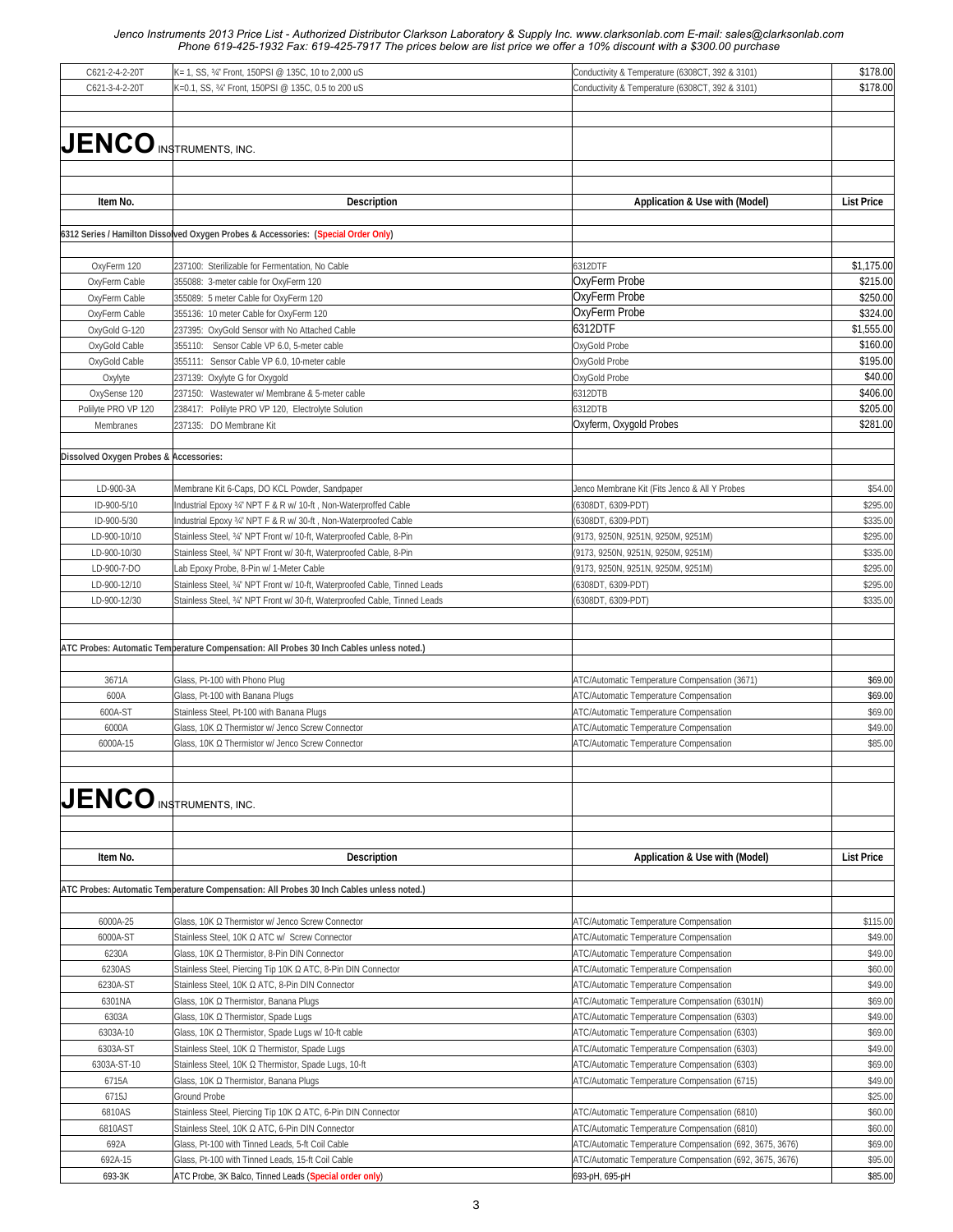| <b>Electrode Extension Cables:</b>        |                                                         |                                                       |                   |
|-------------------------------------------|---------------------------------------------------------|-------------------------------------------------------|-------------------|
|                                           |                                                         |                                                       |                   |
| 6001C                                     | Extension Cable, 4-Pin to 4-Pin, 3-ft                   | pH (6000P, 6000ED, GB-7000E)                          | \$25.00           |
| 6001C-10                                  | Extension Cable, 4-Pin to 4-Pin, 10-ft                  | pH (6000P, 6000ED, GB-7000E)                          | \$45.00           |
| 6003C                                     | Extension Cable, 4-Pin to BNC & 1-Pin ATC, 3-ft         | pH (6000P, 6000ED, GB-7000E)                          | \$25.00           |
| 6003C-10                                  | Extension Cable, 4-Pin to BNC & 1-Pin ATC, 10-ft        | pH (6000P, 6000ED, GB-7000E)                          | \$45.00           |
| 6005C                                     | Extension Cable, 4-Pin to BNC & 8-Pin DIN, 3-ft         | pH (6000P, 6000ED, GB-7000E)                          | \$25.00           |
| 6005C-10                                  | Extension Cable, 4-Pin to BNC & 8-Pin DIN, 10-ft        | pH (6000P, 6000ED, GB-7000E)                          | \$45.00           |
| <b>BNR-BNC</b>                            | Extension Cable, BNR to BNC, 6-foot long                | All Electrode with BNC Connector (Special order only) | \$25.00           |
| <b>BNR-BNC</b>                            | Extension Cable, BNR to BNC, 10-foot long               | All Electrode with BNC Connector (Special order only) | \$30.00           |
| JE653/10/BNC                              | Cable / Plain no ATC 10-Foot Cap Cable for JE650 Series | pH or ORP (Special order only)                        | \$55.00           |
| JE653/25/BNC                              | Cable / Plain no ATC 25-Foot Cap Cable for JE650 Series | pH or ORP (Special order only)                        | \$65.00           |
| JE653TC/Pt100/10/BNC/TL                   | 10-ft Cable, BNC/ Tinned Lead for JE650 Series          | pH or ORP w/ATC (Special order only)                  | \$128.00          |
| JE653TC/Pt100/25/BNC/TL                   | 25-ft Cable, BNC/Tinned Leads for JE650 Series          | pH or ORP w/ ATC (Special order only)                 | \$155.00          |
| <b>JENCO INSTRUMENTS, INC.</b>            |                                                         |                                                       |                   |
|                                           |                                                         |                                                       |                   |
|                                           |                                                         |                                                       |                   |
| Item No.                                  | <b>Description</b>                                      | Application & Use with (Model)                        | <b>List Price</b> |
| Temperature Probes / Thermocouple Probes: |                                                         |                                                       |                   |
|                                           |                                                         |                                                       |                   |
| 720-01                                    | Immersion Probe / General Purpose / Liquid & Air        | Temperature (720)                                     | \$12.00           |
| 720-02                                    | Penetration Probe / Semi-Solids                         | Temperature (720)                                     | \$13.00           |
| 720-03                                    | Air & Gases Probe                                       | Temperature (720)                                     | \$14.00           |
| 720-04                                    | Surface Probe                                           | Temperature (720)                                     | \$15.00           |
| J-7001                                    | J-Type Thermocouple / General Purpose Probe             | Temperature (701, 7000H, 7001H, 7002H)                | \$40.00           |
| J-7002                                    | J-Type Thermocouple / Penetration Probe                 | Temperature (701, 7000H, 7001H, 7002H)                | \$45.00           |
| J-7003                                    | J-Type Thermocouple / Air Gases Probe                   | Temperature (701, 7000H, 7001H, 7002H)                | \$50.00           |
| J-7004                                    | J-Type Thermocouple / Surface Probe                     | Temperature (701, 7000H, 7001H, 7002H)                | \$55.00           |
| K-7001                                    | K-Type Thermocouple / General Purpose Probe             | Temperature (701, 7000H, 7001H, 7002H)                | \$40.00           |
| K-7002                                    | K-Type Thermocouple / Penetration Probe                 | Temperature (701, 7000H, 7001H, 7002H)                | \$45.00           |
| K-7003                                    | K-Type Thermocouple / Air Gases Probe                   | Temperature (701, 7000H, 7001H, 7002H)                | \$50.00           |
| K-7004                                    | K-Type Thermocouple / Surface Probe                     | Temperature (701, 7000H, 7001H, 7002H)                | \$55.00           |
| T-7001                                    | T-Type Thermocouple / General Purpose Probe             | Temperature (701, 7000H, 7001H, 7002H)                | \$40.00           |
| T-7002                                    | T-Type Thermocouple / Penetration Probe                 | Temperature (701, 7000H, 7001H, 7002H)                | \$45.00           |
| T-7003                                    | T-Type Thermocouple / Air Gases Probe                   | Temperature (701, 7000H, 7001H, 7002H)                | \$50.00           |
| T-7004                                    | T-Type Thermocouple / Surface Probe                     | Temperature (701, 7000H, 7001H, 7002H)                | \$55.00           |
|                                           |                                                         |                                                       |                   |
|                                           |                                                         |                                                       |                   |
| <b>AC Adapter</b>                         |                                                         |                                                       |                   |
|                                           |                                                         |                                                       |                   |
| 600D115                                   | AC Adapter, 9 VDC, 1/8" Phono Plug                      | 115-VAC (UL & CSA)                                    | \$10.00           |
| 600D230                                   | AC Adapter, 9 VDC, 1/8" Phono Plug                      | 230-VAC (UL & CSA)                                    | \$10.00           |
| 6230D115                                  | AC Adapter, 9 VDC, Center Negative                      | 115-VAC (CE Approved)                                 | \$10.00           |
| 6230D230                                  | AC Adapter, 9 VDC, Center Negative                      | 230-VAC (CE Approved)                                 | \$10.00           |
| 6009D115                                  | AC Adapter, 7.2 VDC, Coaxial Center Negative            | 115-VAC (UL & CSA)                                    | \$10.00           |
| 6009D230                                  | AC Adapter, 7.2 VDC, Coaxial Center Negative            | 230-VAC (UL & CSA)                                    | \$10.00           |
|                                           |                                                         |                                                       |                   |
| $JENO$ instruments, inc.                  |                                                         |                                                       |                   |
|                                           |                                                         |                                                       |                   |
|                                           |                                                         |                                                       |                   |
|                                           |                                                         |                                                       |                   |
| Item No.                                  | <b>Description</b>                                      | Application & Use with (Model)                        | <b>List Price</b> |
|                                           |                                                         |                                                       |                   |
| <b>Other Accessories:</b>                 |                                                         |                                                       |                   |
|                                           |                                                         |                                                       |                   |
| 600B-P                                    | BNC to Tinned Pins Adapter / Converter                  | 3679, 3679N & 6308 / 6309 Series                      | \$18.00           |
| 600B-Y                                    | BNC to 4mm spade Lug & Tinned Pins Adapter / Converter  | 3679, 3679N & 6308 / 6309 Series                      | \$18.00           |
| 600G                                      | Karl Fisher Shorting Plug                               | 603A, 671P, 6071, 6171 Original                       | \$15.00           |
| 6000B                                     | 4-Pin to BNC Adapter / Converter                        | 4-Pin only meters 6007, 6171L & 6231                  | \$30.00           |
| 613                                       | pH Simulator Stick pH 4.01, pH 7.00 & pH 10.01)         | Calibrates pH meters                                  | \$79.00           |
| 66                                        | Pre-Amplifier for pH / ORP                              | For remote electrodes > 40-ft away                    | \$99.00           |
| 6B4                                       | Buffer Capsules 4.01 / 10 per pack                      | Slopes at 4.01                                        | \$10.00           |
| 6B7                                       | Buffer Capsules 7.00 / 10 per pack                      | Slopes at 7.00                                        | \$10.00           |
| 6B10                                      | Buffer Capsules 10.01 / 10 per pack                     | Slopes at 10.01                                       | \$10.00           |
| DB <sub>9</sub>                           | RS-232 Cable, 6-ft, DB9 to DB9                          | (No Discount)                                         | \$29.00           |
| DB <sub>25</sub>                          | RS-232 Cable, 6-ft, DB25 to DB9                         | (No Discount)                                         | \$29.00           |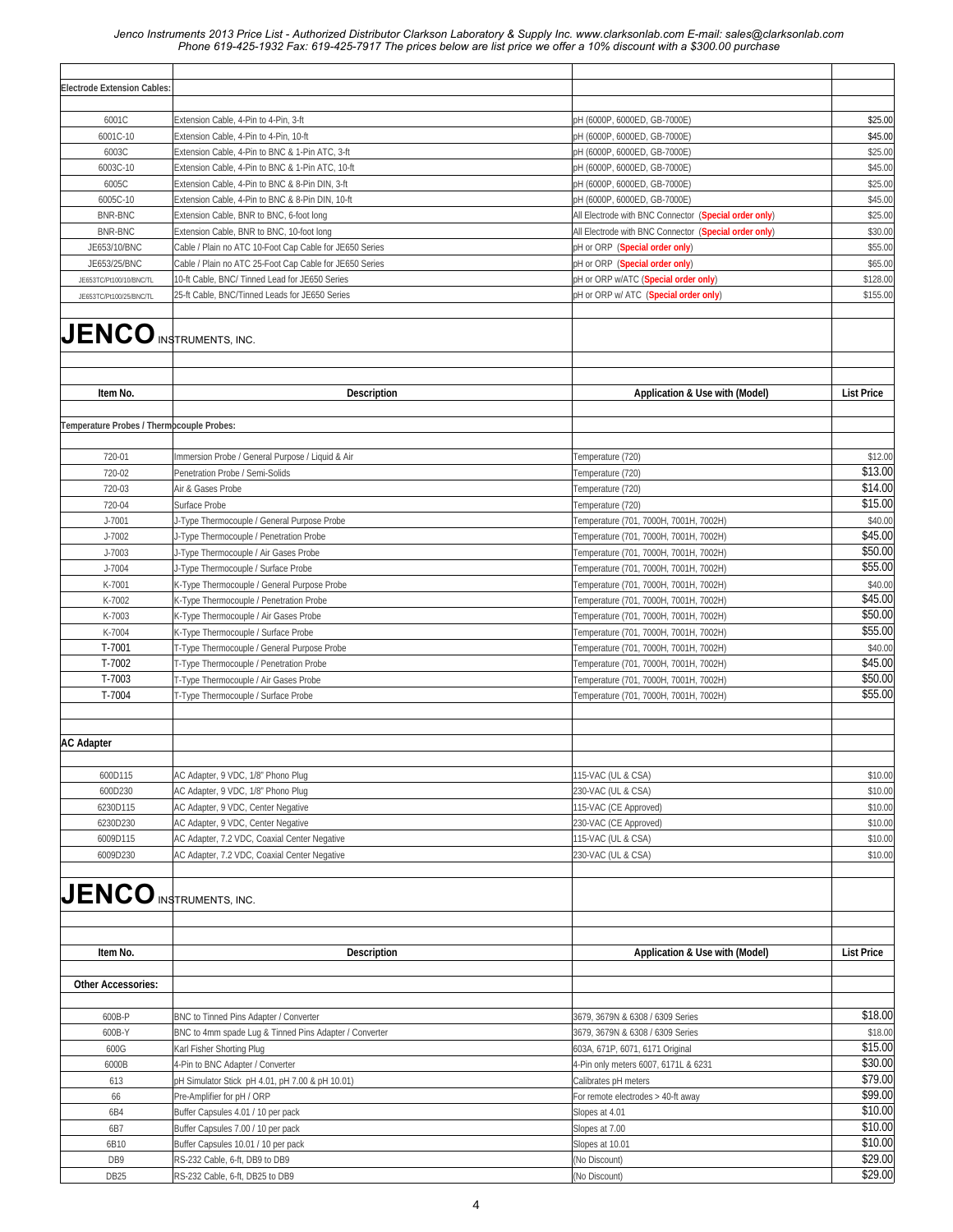| pH/ORP<br>720-99<br>Vinyl Pouch for 720<br>pH/ORP<br>MD0004<br>24 Polishing Strips for Platinum ORP Probes (Special order only)<br>"Model # F"<br>Carrying Cases for Handheld Meters, For Example "6230F"<br><b>Handheld Cases</b><br><b>PMBSS</b><br>Pipe Mount Bracket Stainless Steel<br>1/4 DIN Controllers / Analyzers<br>UT-207 Adapter<br>RS-485 Adapter, DB25 Male-DB9 Female Cable, 120-240VAC<br>RS-485 Interface, AC Adapter, Cable<br>pH / ORP / Conductivity Splutions<br>CS0001-08<br>pH/ORP<br>pH / ORP Soaking Solution, 8 Ounce Bottle<br>CS0001-16<br>pH / ORP Soaking Solution, 16 Ounce Bottle<br>pH/ORP<br>CS0002-08<br>pH/ORP<br>pH / ORP Cleaning Solution, 8 Ounce Bottle<br>pH/ORP<br>CS0002-16<br>pH / ORP Cleaning Solution, 16 Ounce Bottle<br>\$18.00<br>RF0007-08<br>pH Electrode Refill Solution, 8 Ounces<br>pH Electrode Refill Solution<br>\$9.00<br>SD3001-04<br>Conductivity Standard Solution, 1,412uS/cm, 125ml (4oz)<br>Conductivity, K=0.1<br>\$25.00<br>Conductivity Standard Solution, 1,412uS/cm, 500ml (16oz)<br>SD3001-16<br>Conductivity, K=0.1<br>\$9.00<br>SD3002-04<br>Conductivity Standard Solution, 1,000uS/cm, 125ml (4oz)<br>Conductivity, K=0.1, K=1.0<br>\$25.00<br>Conductivity Standard Solution, 1,000uS/cm, 500ml (16oz)<br>SD3002-16<br>Conductivity, K=0.1, K=1.0<br>\$25.00<br>Conductivity Standard Solution, 12,880uS/cm, 500ml (16oz)<br>SD3003-16<br>Conductivity, K=1.0, K=5.0<br>SD3004-16<br>Conductivity Standard Solution, 111.8mS/cm, 500ml (16oz)<br>Conductivity, K=10.00<br>\$25.00<br>\$25.00<br>SD3005-16<br>Conductivity Standard Solution, 58,600 uS/cm, 500ml (16oz)<br>Conductivity, 10.00<br>ORP<br>\$25.00<br>SD4001-04<br>ORP Quinhydrone Checking Kit<br>$JENCO$ instruments, inc.<br>Item No.<br><b>List Price</b><br><b>Description</b><br>Application & Use with (Model)<br><b>Conductivity Meter and Kits:</b><br>103<br>CONDUCTIVITY METER<br>Conductivity / Temperature<br>103F<br>CARRYING CASE<br>103KA<br>CONDUCTIVITY KIT (103 + 104)<br>Conductivity / Temperature<br>103KB<br>CONDUCTIVITY KIT (103 + 104 + 103F)<br>Conductivity / Temperature<br>103KC<br>CONDUCTIVITY KIT (103 + 104 + 103F + 008)<br>Conductivity / Temperature<br>Accossories for model 103: 104, 103F (See page 1 - 7 for pricing)<br>3010<br>CONDUCTIVITY METER<br><b>CONDUCTIVITY METER</b><br>3010K<br>Conductivity Meter Kit (3010 + 106A) Kit with 107A or 109A are Higher<br>Conductivity / Temperature, K=0.1, 1 & 10<br>Accossories for model 3010: 106A, 107A, 109A (See page 1 - 7 for pricing)<br>3107<br>COND/SAL/TEMP METER<br>Cond. / Salinity / Temperature, K=0.1, 1 & 10<br>3107K<br>Benchtop meter kit (3107 + 101 + 6230D115)<br>Cond. / Salinity / Temperature, K=0.1, 1 & 10<br>3173<br>Benchtop, Conductovity/Temperature/TDS meter<br>Conductivity / TDS / Temperature, K=0.1, 1 & 10<br>BNCHTP COND/TDS/TEMP KIT (3173 + 106 + 6230D115)<br>3173K<br>Conductivity / TDS / Temperature, K=0.1, 1 & 10<br>BNCHTP COND/TDS/TEMP KIT (3173 + 106 + 6230D115 + 007N))<br>Conductivity / TDS / Temperature, K=0.1, 1 & 10<br>3173KA<br>3173R<br>Benchtop, Conductivity/Temperature/TDS meter (Pre-installed RS-232 interface)<br>Conductivity / TDS / Temperature, K=0.1, 1 & 10<br>3173RK<br>BNCHTP COND/TDS/TEMP KIT (3173R + 106 + SD3001-04+6230D115)<br>Conductivity / TDS / Temperature, K=0.1, 1 & 10<br>3173RKA<br>BNCHTP COND/TDS/TEMP KIT (3173R + 106 + 6230D115 + 007N))<br>Conductivity / TDS / Temperature, K=0.1, 1 & 10<br>Accessories for model 3173 & 3173R: 101, 106, 6230D115, 6230D230, 007N (See page 1 - 7 for additional accessories and pricing)<br>3250<br>COND/SAL/TEMP METER w/RS-232 Computer Interface<br>Cond. / Salinity / Temperature, K=0.1, 1 & 10<br>3250F<br>CARRYING CASE<br>3250M<br>CONDUCTIVITY METER w/Memory & RS-232 Computer Interface<br>Cond. / Salinity / Temperature, K=0.1, 1 & 10<br>\$419.00<br>COND/SAL/TEMP KIT (3250M + 106 + 6230D115 + 3250F)<br>\$544.00<br>3250MK<br>Cond. / Salinity / Temperature, K=0.1, 1 & 10<br>3250N<br>\$395.00<br>COND/SAL/TEMP METER w/RS-232 Computer Interface<br>Cond. / Salinity / Temperature, K=0.1, 1 & 10<br>3250NK<br>COND/SAL/TEMP KIT (3250N + 106 + 6230D115 + 3250F)<br>\$475.50<br>Cond. / Salinity / Temperature, K=0.1, 1 & 10<br>3251M<br>COND/SAL/TEMP METER w/Memory & w/o RS-232 Computer Interface<br>Cond. / Salinity / Temperature, K=0.1, 1 & 10<br>\$359.00<br>3251MK<br>COND/SAL/TEMP KIT (3251M + 106 + 6230D115 or 6230D230 + 3250F)<br>Cond. / Salinity / Temperature, K=0.1, 1 & 10<br>\$484.00<br>3251N<br>COND/SAL/TEMP METER w/o RS-232 Computer Interface<br>Cond. / Salinity / Temperature, K=0.1, 1 & 10<br>\$295.00<br>3251NK<br>COND/SAL/TEMP KIT (3251N + 106 + 6230D115 or 6230D230 + 3250F)<br>Cond. / Salinity / Temperature, K=0.1, 1 & 10<br>\$391.50<br>Accessories for model 3250, 3250M, 3250N, 3251M, 3251N: 101, 106, 109, 6230D115, 3250F, 6230D230, 007N (See page 1 -7 for additional accessories and pricing)<br><b>JENCO INSTRUMENTS, INC.</b><br>Item No.<br>Application & Use with (Model)<br><b>Description</b><br><b>List Price</b><br><b>Conductivity Meter and Kits:</b> | 720-31 | Coiled Adapter Extension Cable / 6-ft | (720 Temperature Meter) | \$25.00  |
|---------------------------------------------------------------------------------------------------------------------------------------------------------------------------------------------------------------------------------------------------------------------------------------------------------------------------------------------------------------------------------------------------------------------------------------------------------------------------------------------------------------------------------------------------------------------------------------------------------------------------------------------------------------------------------------------------------------------------------------------------------------------------------------------------------------------------------------------------------------------------------------------------------------------------------------------------------------------------------------------------------------------------------------------------------------------------------------------------------------------------------------------------------------------------------------------------------------------------------------------------------------------------------------------------------------------------------------------------------------------------------------------------------------------------------------------------------------------------------------------------------------------------------------------------------------------------------------------------------------------------------------------------------------------------------------------------------------------------------------------------------------------------------------------------------------------------------------------------------------------------------------------------------------------------------------------------------------------------------------------------------------------------------------------------------------------------------------------------------------------------------------------------------------------------------------------------------------------------------------------------------------------------------------------------------------------------------------------------------------------------------------------------------------------------------------------------------------------------------------------------------------------------------------------------------------------------------------------------------------------------------------------------------------------------------------------------------------------------------------------------------------------------------------------------------------------------------------------------------------------------------------------------------------------------------------------------------------------------------------------------------------------------------------------------------------------------------------------------------------------------------------------------------------------------------------------------------------------------------------------------------------------------------------------------------------------------------------------------------------------------------------------------------------------------------------------------------------------------------------------------------------------------------------------------------------------------------------------------------------------------------------------------------------------------------------------------------------------------------------------------------------------------------------------------------------------------------------------------------------------------------------------------------------------------------------------------------------------------------------------------------------------------------------------------------------------------------------------------------------------------------------------------------------------------------------------------------------------------------------------------------------------------------------------------------------------------------------------------------------------------------------------------------------------------------------------------------------------------------------------------------------------------------------------------------------------------------------------------------------------------------------------------------------------------------------------------------------------------------------------------------------------------------------------------------------------------------------------------------------------------------------------------------------------------------------------------------------------------------------------------------------------------------------------------------------------------------------------------------------------------------------------------------------------------------------------------------------------|--------|---------------------------------------|-------------------------|----------|
|                                                                                                                                                                                                                                                                                                                                                                                                                                                                                                                                                                                                                                                                                                                                                                                                                                                                                                                                                                                                                                                                                                                                                                                                                                                                                                                                                                                                                                                                                                                                                                                                                                                                                                                                                                                                                                                                                                                                                                                                                                                                                                                                                                                                                                                                                                                                                                                                                                                                                                                                                                                                                                                                                                                                                                                                                                                                                                                                                                                                                                                                                                                                                                                                                                                                                                                                                                                                                                                                                                                                                                                                                                                                                                                                                                                                                                                                                                                                                                                                                                                                                                                                                                                                                                                                                                                                                                                                                                                                                                                                                                                                                                                                                                                                                                                                                                                                                                                                                                                                                                                                                                                                                                                                                     |        |                                       |                         | \$10.00  |
|                                                                                                                                                                                                                                                                                                                                                                                                                                                                                                                                                                                                                                                                                                                                                                                                                                                                                                                                                                                                                                                                                                                                                                                                                                                                                                                                                                                                                                                                                                                                                                                                                                                                                                                                                                                                                                                                                                                                                                                                                                                                                                                                                                                                                                                                                                                                                                                                                                                                                                                                                                                                                                                                                                                                                                                                                                                                                                                                                                                                                                                                                                                                                                                                                                                                                                                                                                                                                                                                                                                                                                                                                                                                                                                                                                                                                                                                                                                                                                                                                                                                                                                                                                                                                                                                                                                                                                                                                                                                                                                                                                                                                                                                                                                                                                                                                                                                                                                                                                                                                                                                                                                                                                                                                     |        |                                       |                         | \$40.00  |
|                                                                                                                                                                                                                                                                                                                                                                                                                                                                                                                                                                                                                                                                                                                                                                                                                                                                                                                                                                                                                                                                                                                                                                                                                                                                                                                                                                                                                                                                                                                                                                                                                                                                                                                                                                                                                                                                                                                                                                                                                                                                                                                                                                                                                                                                                                                                                                                                                                                                                                                                                                                                                                                                                                                                                                                                                                                                                                                                                                                                                                                                                                                                                                                                                                                                                                                                                                                                                                                                                                                                                                                                                                                                                                                                                                                                                                                                                                                                                                                                                                                                                                                                                                                                                                                                                                                                                                                                                                                                                                                                                                                                                                                                                                                                                                                                                                                                                                                                                                                                                                                                                                                                                                                                                     |        |                                       |                         | \$20.00  |
|                                                                                                                                                                                                                                                                                                                                                                                                                                                                                                                                                                                                                                                                                                                                                                                                                                                                                                                                                                                                                                                                                                                                                                                                                                                                                                                                                                                                                                                                                                                                                                                                                                                                                                                                                                                                                                                                                                                                                                                                                                                                                                                                                                                                                                                                                                                                                                                                                                                                                                                                                                                                                                                                                                                                                                                                                                                                                                                                                                                                                                                                                                                                                                                                                                                                                                                                                                                                                                                                                                                                                                                                                                                                                                                                                                                                                                                                                                                                                                                                                                                                                                                                                                                                                                                                                                                                                                                                                                                                                                                                                                                                                                                                                                                                                                                                                                                                                                                                                                                                                                                                                                                                                                                                                     |        |                                       |                         | \$59.00  |
|                                                                                                                                                                                                                                                                                                                                                                                                                                                                                                                                                                                                                                                                                                                                                                                                                                                                                                                                                                                                                                                                                                                                                                                                                                                                                                                                                                                                                                                                                                                                                                                                                                                                                                                                                                                                                                                                                                                                                                                                                                                                                                                                                                                                                                                                                                                                                                                                                                                                                                                                                                                                                                                                                                                                                                                                                                                                                                                                                                                                                                                                                                                                                                                                                                                                                                                                                                                                                                                                                                                                                                                                                                                                                                                                                                                                                                                                                                                                                                                                                                                                                                                                                                                                                                                                                                                                                                                                                                                                                                                                                                                                                                                                                                                                                                                                                                                                                                                                                                                                                                                                                                                                                                                                                     |        |                                       |                         | \$60.00  |
|                                                                                                                                                                                                                                                                                                                                                                                                                                                                                                                                                                                                                                                                                                                                                                                                                                                                                                                                                                                                                                                                                                                                                                                                                                                                                                                                                                                                                                                                                                                                                                                                                                                                                                                                                                                                                                                                                                                                                                                                                                                                                                                                                                                                                                                                                                                                                                                                                                                                                                                                                                                                                                                                                                                                                                                                                                                                                                                                                                                                                                                                                                                                                                                                                                                                                                                                                                                                                                                                                                                                                                                                                                                                                                                                                                                                                                                                                                                                                                                                                                                                                                                                                                                                                                                                                                                                                                                                                                                                                                                                                                                                                                                                                                                                                                                                                                                                                                                                                                                                                                                                                                                                                                                                                     |        |                                       |                         |          |
|                                                                                                                                                                                                                                                                                                                                                                                                                                                                                                                                                                                                                                                                                                                                                                                                                                                                                                                                                                                                                                                                                                                                                                                                                                                                                                                                                                                                                                                                                                                                                                                                                                                                                                                                                                                                                                                                                                                                                                                                                                                                                                                                                                                                                                                                                                                                                                                                                                                                                                                                                                                                                                                                                                                                                                                                                                                                                                                                                                                                                                                                                                                                                                                                                                                                                                                                                                                                                                                                                                                                                                                                                                                                                                                                                                                                                                                                                                                                                                                                                                                                                                                                                                                                                                                                                                                                                                                                                                                                                                                                                                                                                                                                                                                                                                                                                                                                                                                                                                                                                                                                                                                                                                                                                     |        |                                       |                         |          |
|                                                                                                                                                                                                                                                                                                                                                                                                                                                                                                                                                                                                                                                                                                                                                                                                                                                                                                                                                                                                                                                                                                                                                                                                                                                                                                                                                                                                                                                                                                                                                                                                                                                                                                                                                                                                                                                                                                                                                                                                                                                                                                                                                                                                                                                                                                                                                                                                                                                                                                                                                                                                                                                                                                                                                                                                                                                                                                                                                                                                                                                                                                                                                                                                                                                                                                                                                                                                                                                                                                                                                                                                                                                                                                                                                                                                                                                                                                                                                                                                                                                                                                                                                                                                                                                                                                                                                                                                                                                                                                                                                                                                                                                                                                                                                                                                                                                                                                                                                                                                                                                                                                                                                                                                                     |        |                                       |                         | \$8.50   |
|                                                                                                                                                                                                                                                                                                                                                                                                                                                                                                                                                                                                                                                                                                                                                                                                                                                                                                                                                                                                                                                                                                                                                                                                                                                                                                                                                                                                                                                                                                                                                                                                                                                                                                                                                                                                                                                                                                                                                                                                                                                                                                                                                                                                                                                                                                                                                                                                                                                                                                                                                                                                                                                                                                                                                                                                                                                                                                                                                                                                                                                                                                                                                                                                                                                                                                                                                                                                                                                                                                                                                                                                                                                                                                                                                                                                                                                                                                                                                                                                                                                                                                                                                                                                                                                                                                                                                                                                                                                                                                                                                                                                                                                                                                                                                                                                                                                                                                                                                                                                                                                                                                                                                                                                                     |        |                                       |                         | \$12.50  |
|                                                                                                                                                                                                                                                                                                                                                                                                                                                                                                                                                                                                                                                                                                                                                                                                                                                                                                                                                                                                                                                                                                                                                                                                                                                                                                                                                                                                                                                                                                                                                                                                                                                                                                                                                                                                                                                                                                                                                                                                                                                                                                                                                                                                                                                                                                                                                                                                                                                                                                                                                                                                                                                                                                                                                                                                                                                                                                                                                                                                                                                                                                                                                                                                                                                                                                                                                                                                                                                                                                                                                                                                                                                                                                                                                                                                                                                                                                                                                                                                                                                                                                                                                                                                                                                                                                                                                                                                                                                                                                                                                                                                                                                                                                                                                                                                                                                                                                                                                                                                                                                                                                                                                                                                                     |        |                                       |                         | \$5.50   |
|                                                                                                                                                                                                                                                                                                                                                                                                                                                                                                                                                                                                                                                                                                                                                                                                                                                                                                                                                                                                                                                                                                                                                                                                                                                                                                                                                                                                                                                                                                                                                                                                                                                                                                                                                                                                                                                                                                                                                                                                                                                                                                                                                                                                                                                                                                                                                                                                                                                                                                                                                                                                                                                                                                                                                                                                                                                                                                                                                                                                                                                                                                                                                                                                                                                                                                                                                                                                                                                                                                                                                                                                                                                                                                                                                                                                                                                                                                                                                                                                                                                                                                                                                                                                                                                                                                                                                                                                                                                                                                                                                                                                                                                                                                                                                                                                                                                                                                                                                                                                                                                                                                                                                                                                                     |        |                                       |                         | \$10.00  |
|                                                                                                                                                                                                                                                                                                                                                                                                                                                                                                                                                                                                                                                                                                                                                                                                                                                                                                                                                                                                                                                                                                                                                                                                                                                                                                                                                                                                                                                                                                                                                                                                                                                                                                                                                                                                                                                                                                                                                                                                                                                                                                                                                                                                                                                                                                                                                                                                                                                                                                                                                                                                                                                                                                                                                                                                                                                                                                                                                                                                                                                                                                                                                                                                                                                                                                                                                                                                                                                                                                                                                                                                                                                                                                                                                                                                                                                                                                                                                                                                                                                                                                                                                                                                                                                                                                                                                                                                                                                                                                                                                                                                                                                                                                                                                                                                                                                                                                                                                                                                                                                                                                                                                                                                                     |        |                                       |                         |          |
|                                                                                                                                                                                                                                                                                                                                                                                                                                                                                                                                                                                                                                                                                                                                                                                                                                                                                                                                                                                                                                                                                                                                                                                                                                                                                                                                                                                                                                                                                                                                                                                                                                                                                                                                                                                                                                                                                                                                                                                                                                                                                                                                                                                                                                                                                                                                                                                                                                                                                                                                                                                                                                                                                                                                                                                                                                                                                                                                                                                                                                                                                                                                                                                                                                                                                                                                                                                                                                                                                                                                                                                                                                                                                                                                                                                                                                                                                                                                                                                                                                                                                                                                                                                                                                                                                                                                                                                                                                                                                                                                                                                                                                                                                                                                                                                                                                                                                                                                                                                                                                                                                                                                                                                                                     |        |                                       |                         |          |
|                                                                                                                                                                                                                                                                                                                                                                                                                                                                                                                                                                                                                                                                                                                                                                                                                                                                                                                                                                                                                                                                                                                                                                                                                                                                                                                                                                                                                                                                                                                                                                                                                                                                                                                                                                                                                                                                                                                                                                                                                                                                                                                                                                                                                                                                                                                                                                                                                                                                                                                                                                                                                                                                                                                                                                                                                                                                                                                                                                                                                                                                                                                                                                                                                                                                                                                                                                                                                                                                                                                                                                                                                                                                                                                                                                                                                                                                                                                                                                                                                                                                                                                                                                                                                                                                                                                                                                                                                                                                                                                                                                                                                                                                                                                                                                                                                                                                                                                                                                                                                                                                                                                                                                                                                     |        |                                       |                         |          |
|                                                                                                                                                                                                                                                                                                                                                                                                                                                                                                                                                                                                                                                                                                                                                                                                                                                                                                                                                                                                                                                                                                                                                                                                                                                                                                                                                                                                                                                                                                                                                                                                                                                                                                                                                                                                                                                                                                                                                                                                                                                                                                                                                                                                                                                                                                                                                                                                                                                                                                                                                                                                                                                                                                                                                                                                                                                                                                                                                                                                                                                                                                                                                                                                                                                                                                                                                                                                                                                                                                                                                                                                                                                                                                                                                                                                                                                                                                                                                                                                                                                                                                                                                                                                                                                                                                                                                                                                                                                                                                                                                                                                                                                                                                                                                                                                                                                                                                                                                                                                                                                                                                                                                                                                                     |        |                                       |                         |          |
|                                                                                                                                                                                                                                                                                                                                                                                                                                                                                                                                                                                                                                                                                                                                                                                                                                                                                                                                                                                                                                                                                                                                                                                                                                                                                                                                                                                                                                                                                                                                                                                                                                                                                                                                                                                                                                                                                                                                                                                                                                                                                                                                                                                                                                                                                                                                                                                                                                                                                                                                                                                                                                                                                                                                                                                                                                                                                                                                                                                                                                                                                                                                                                                                                                                                                                                                                                                                                                                                                                                                                                                                                                                                                                                                                                                                                                                                                                                                                                                                                                                                                                                                                                                                                                                                                                                                                                                                                                                                                                                                                                                                                                                                                                                                                                                                                                                                                                                                                                                                                                                                                                                                                                                                                     |        |                                       |                         |          |
|                                                                                                                                                                                                                                                                                                                                                                                                                                                                                                                                                                                                                                                                                                                                                                                                                                                                                                                                                                                                                                                                                                                                                                                                                                                                                                                                                                                                                                                                                                                                                                                                                                                                                                                                                                                                                                                                                                                                                                                                                                                                                                                                                                                                                                                                                                                                                                                                                                                                                                                                                                                                                                                                                                                                                                                                                                                                                                                                                                                                                                                                                                                                                                                                                                                                                                                                                                                                                                                                                                                                                                                                                                                                                                                                                                                                                                                                                                                                                                                                                                                                                                                                                                                                                                                                                                                                                                                                                                                                                                                                                                                                                                                                                                                                                                                                                                                                                                                                                                                                                                                                                                                                                                                                                     |        |                                       |                         |          |
|                                                                                                                                                                                                                                                                                                                                                                                                                                                                                                                                                                                                                                                                                                                                                                                                                                                                                                                                                                                                                                                                                                                                                                                                                                                                                                                                                                                                                                                                                                                                                                                                                                                                                                                                                                                                                                                                                                                                                                                                                                                                                                                                                                                                                                                                                                                                                                                                                                                                                                                                                                                                                                                                                                                                                                                                                                                                                                                                                                                                                                                                                                                                                                                                                                                                                                                                                                                                                                                                                                                                                                                                                                                                                                                                                                                                                                                                                                                                                                                                                                                                                                                                                                                                                                                                                                                                                                                                                                                                                                                                                                                                                                                                                                                                                                                                                                                                                                                                                                                                                                                                                                                                                                                                                     |        |                                       |                         |          |
|                                                                                                                                                                                                                                                                                                                                                                                                                                                                                                                                                                                                                                                                                                                                                                                                                                                                                                                                                                                                                                                                                                                                                                                                                                                                                                                                                                                                                                                                                                                                                                                                                                                                                                                                                                                                                                                                                                                                                                                                                                                                                                                                                                                                                                                                                                                                                                                                                                                                                                                                                                                                                                                                                                                                                                                                                                                                                                                                                                                                                                                                                                                                                                                                                                                                                                                                                                                                                                                                                                                                                                                                                                                                                                                                                                                                                                                                                                                                                                                                                                                                                                                                                                                                                                                                                                                                                                                                                                                                                                                                                                                                                                                                                                                                                                                                                                                                                                                                                                                                                                                                                                                                                                                                                     |        |                                       |                         |          |
|                                                                                                                                                                                                                                                                                                                                                                                                                                                                                                                                                                                                                                                                                                                                                                                                                                                                                                                                                                                                                                                                                                                                                                                                                                                                                                                                                                                                                                                                                                                                                                                                                                                                                                                                                                                                                                                                                                                                                                                                                                                                                                                                                                                                                                                                                                                                                                                                                                                                                                                                                                                                                                                                                                                                                                                                                                                                                                                                                                                                                                                                                                                                                                                                                                                                                                                                                                                                                                                                                                                                                                                                                                                                                                                                                                                                                                                                                                                                                                                                                                                                                                                                                                                                                                                                                                                                                                                                                                                                                                                                                                                                                                                                                                                                                                                                                                                                                                                                                                                                                                                                                                                                                                                                                     |        |                                       |                         |          |
|                                                                                                                                                                                                                                                                                                                                                                                                                                                                                                                                                                                                                                                                                                                                                                                                                                                                                                                                                                                                                                                                                                                                                                                                                                                                                                                                                                                                                                                                                                                                                                                                                                                                                                                                                                                                                                                                                                                                                                                                                                                                                                                                                                                                                                                                                                                                                                                                                                                                                                                                                                                                                                                                                                                                                                                                                                                                                                                                                                                                                                                                                                                                                                                                                                                                                                                                                                                                                                                                                                                                                                                                                                                                                                                                                                                                                                                                                                                                                                                                                                                                                                                                                                                                                                                                                                                                                                                                                                                                                                                                                                                                                                                                                                                                                                                                                                                                                                                                                                                                                                                                                                                                                                                                                     |        |                                       |                         |          |
|                                                                                                                                                                                                                                                                                                                                                                                                                                                                                                                                                                                                                                                                                                                                                                                                                                                                                                                                                                                                                                                                                                                                                                                                                                                                                                                                                                                                                                                                                                                                                                                                                                                                                                                                                                                                                                                                                                                                                                                                                                                                                                                                                                                                                                                                                                                                                                                                                                                                                                                                                                                                                                                                                                                                                                                                                                                                                                                                                                                                                                                                                                                                                                                                                                                                                                                                                                                                                                                                                                                                                                                                                                                                                                                                                                                                                                                                                                                                                                                                                                                                                                                                                                                                                                                                                                                                                                                                                                                                                                                                                                                                                                                                                                                                                                                                                                                                                                                                                                                                                                                                                                                                                                                                                     |        |                                       |                         |          |
|                                                                                                                                                                                                                                                                                                                                                                                                                                                                                                                                                                                                                                                                                                                                                                                                                                                                                                                                                                                                                                                                                                                                                                                                                                                                                                                                                                                                                                                                                                                                                                                                                                                                                                                                                                                                                                                                                                                                                                                                                                                                                                                                                                                                                                                                                                                                                                                                                                                                                                                                                                                                                                                                                                                                                                                                                                                                                                                                                                                                                                                                                                                                                                                                                                                                                                                                                                                                                                                                                                                                                                                                                                                                                                                                                                                                                                                                                                                                                                                                                                                                                                                                                                                                                                                                                                                                                                                                                                                                                                                                                                                                                                                                                                                                                                                                                                                                                                                                                                                                                                                                                                                                                                                                                     |        |                                       |                         |          |
|                                                                                                                                                                                                                                                                                                                                                                                                                                                                                                                                                                                                                                                                                                                                                                                                                                                                                                                                                                                                                                                                                                                                                                                                                                                                                                                                                                                                                                                                                                                                                                                                                                                                                                                                                                                                                                                                                                                                                                                                                                                                                                                                                                                                                                                                                                                                                                                                                                                                                                                                                                                                                                                                                                                                                                                                                                                                                                                                                                                                                                                                                                                                                                                                                                                                                                                                                                                                                                                                                                                                                                                                                                                                                                                                                                                                                                                                                                                                                                                                                                                                                                                                                                                                                                                                                                                                                                                                                                                                                                                                                                                                                                                                                                                                                                                                                                                                                                                                                                                                                                                                                                                                                                                                                     |        |                                       |                         |          |
|                                                                                                                                                                                                                                                                                                                                                                                                                                                                                                                                                                                                                                                                                                                                                                                                                                                                                                                                                                                                                                                                                                                                                                                                                                                                                                                                                                                                                                                                                                                                                                                                                                                                                                                                                                                                                                                                                                                                                                                                                                                                                                                                                                                                                                                                                                                                                                                                                                                                                                                                                                                                                                                                                                                                                                                                                                                                                                                                                                                                                                                                                                                                                                                                                                                                                                                                                                                                                                                                                                                                                                                                                                                                                                                                                                                                                                                                                                                                                                                                                                                                                                                                                                                                                                                                                                                                                                                                                                                                                                                                                                                                                                                                                                                                                                                                                                                                                                                                                                                                                                                                                                                                                                                                                     |        |                                       |                         |          |
|                                                                                                                                                                                                                                                                                                                                                                                                                                                                                                                                                                                                                                                                                                                                                                                                                                                                                                                                                                                                                                                                                                                                                                                                                                                                                                                                                                                                                                                                                                                                                                                                                                                                                                                                                                                                                                                                                                                                                                                                                                                                                                                                                                                                                                                                                                                                                                                                                                                                                                                                                                                                                                                                                                                                                                                                                                                                                                                                                                                                                                                                                                                                                                                                                                                                                                                                                                                                                                                                                                                                                                                                                                                                                                                                                                                                                                                                                                                                                                                                                                                                                                                                                                                                                                                                                                                                                                                                                                                                                                                                                                                                                                                                                                                                                                                                                                                                                                                                                                                                                                                                                                                                                                                                                     |        |                                       |                         | \$85.00  |
|                                                                                                                                                                                                                                                                                                                                                                                                                                                                                                                                                                                                                                                                                                                                                                                                                                                                                                                                                                                                                                                                                                                                                                                                                                                                                                                                                                                                                                                                                                                                                                                                                                                                                                                                                                                                                                                                                                                                                                                                                                                                                                                                                                                                                                                                                                                                                                                                                                                                                                                                                                                                                                                                                                                                                                                                                                                                                                                                                                                                                                                                                                                                                                                                                                                                                                                                                                                                                                                                                                                                                                                                                                                                                                                                                                                                                                                                                                                                                                                                                                                                                                                                                                                                                                                                                                                                                                                                                                                                                                                                                                                                                                                                                                                                                                                                                                                                                                                                                                                                                                                                                                                                                                                                                     |        |                                       |                         | \$20.00  |
|                                                                                                                                                                                                                                                                                                                                                                                                                                                                                                                                                                                                                                                                                                                                                                                                                                                                                                                                                                                                                                                                                                                                                                                                                                                                                                                                                                                                                                                                                                                                                                                                                                                                                                                                                                                                                                                                                                                                                                                                                                                                                                                                                                                                                                                                                                                                                                                                                                                                                                                                                                                                                                                                                                                                                                                                                                                                                                                                                                                                                                                                                                                                                                                                                                                                                                                                                                                                                                                                                                                                                                                                                                                                                                                                                                                                                                                                                                                                                                                                                                                                                                                                                                                                                                                                                                                                                                                                                                                                                                                                                                                                                                                                                                                                                                                                                                                                                                                                                                                                                                                                                                                                                                                                                     |        |                                       |                         | \$164.00 |
|                                                                                                                                                                                                                                                                                                                                                                                                                                                                                                                                                                                                                                                                                                                                                                                                                                                                                                                                                                                                                                                                                                                                                                                                                                                                                                                                                                                                                                                                                                                                                                                                                                                                                                                                                                                                                                                                                                                                                                                                                                                                                                                                                                                                                                                                                                                                                                                                                                                                                                                                                                                                                                                                                                                                                                                                                                                                                                                                                                                                                                                                                                                                                                                                                                                                                                                                                                                                                                                                                                                                                                                                                                                                                                                                                                                                                                                                                                                                                                                                                                                                                                                                                                                                                                                                                                                                                                                                                                                                                                                                                                                                                                                                                                                                                                                                                                                                                                                                                                                                                                                                                                                                                                                                                     |        |                                       |                         | \$184.00 |
|                                                                                                                                                                                                                                                                                                                                                                                                                                                                                                                                                                                                                                                                                                                                                                                                                                                                                                                                                                                                                                                                                                                                                                                                                                                                                                                                                                                                                                                                                                                                                                                                                                                                                                                                                                                                                                                                                                                                                                                                                                                                                                                                                                                                                                                                                                                                                                                                                                                                                                                                                                                                                                                                                                                                                                                                                                                                                                                                                                                                                                                                                                                                                                                                                                                                                                                                                                                                                                                                                                                                                                                                                                                                                                                                                                                                                                                                                                                                                                                                                                                                                                                                                                                                                                                                                                                                                                                                                                                                                                                                                                                                                                                                                                                                                                                                                                                                                                                                                                                                                                                                                                                                                                                                                     |        |                                       |                         | \$215.00 |
|                                                                                                                                                                                                                                                                                                                                                                                                                                                                                                                                                                                                                                                                                                                                                                                                                                                                                                                                                                                                                                                                                                                                                                                                                                                                                                                                                                                                                                                                                                                                                                                                                                                                                                                                                                                                                                                                                                                                                                                                                                                                                                                                                                                                                                                                                                                                                                                                                                                                                                                                                                                                                                                                                                                                                                                                                                                                                                                                                                                                                                                                                                                                                                                                                                                                                                                                                                                                                                                                                                                                                                                                                                                                                                                                                                                                                                                                                                                                                                                                                                                                                                                                                                                                                                                                                                                                                                                                                                                                                                                                                                                                                                                                                                                                                                                                                                                                                                                                                                                                                                                                                                                                                                                                                     |        |                                       |                         |          |
|                                                                                                                                                                                                                                                                                                                                                                                                                                                                                                                                                                                                                                                                                                                                                                                                                                                                                                                                                                                                                                                                                                                                                                                                                                                                                                                                                                                                                                                                                                                                                                                                                                                                                                                                                                                                                                                                                                                                                                                                                                                                                                                                                                                                                                                                                                                                                                                                                                                                                                                                                                                                                                                                                                                                                                                                                                                                                                                                                                                                                                                                                                                                                                                                                                                                                                                                                                                                                                                                                                                                                                                                                                                                                                                                                                                                                                                                                                                                                                                                                                                                                                                                                                                                                                                                                                                                                                                                                                                                                                                                                                                                                                                                                                                                                                                                                                                                                                                                                                                                                                                                                                                                                                                                                     |        |                                       |                         |          |
|                                                                                                                                                                                                                                                                                                                                                                                                                                                                                                                                                                                                                                                                                                                                                                                                                                                                                                                                                                                                                                                                                                                                                                                                                                                                                                                                                                                                                                                                                                                                                                                                                                                                                                                                                                                                                                                                                                                                                                                                                                                                                                                                                                                                                                                                                                                                                                                                                                                                                                                                                                                                                                                                                                                                                                                                                                                                                                                                                                                                                                                                                                                                                                                                                                                                                                                                                                                                                                                                                                                                                                                                                                                                                                                                                                                                                                                                                                                                                                                                                                                                                                                                                                                                                                                                                                                                                                                                                                                                                                                                                                                                                                                                                                                                                                                                                                                                                                                                                                                                                                                                                                                                                                                                                     |        |                                       |                         | \$140.00 |
|                                                                                                                                                                                                                                                                                                                                                                                                                                                                                                                                                                                                                                                                                                                                                                                                                                                                                                                                                                                                                                                                                                                                                                                                                                                                                                                                                                                                                                                                                                                                                                                                                                                                                                                                                                                                                                                                                                                                                                                                                                                                                                                                                                                                                                                                                                                                                                                                                                                                                                                                                                                                                                                                                                                                                                                                                                                                                                                                                                                                                                                                                                                                                                                                                                                                                                                                                                                                                                                                                                                                                                                                                                                                                                                                                                                                                                                                                                                                                                                                                                                                                                                                                                                                                                                                                                                                                                                                                                                                                                                                                                                                                                                                                                                                                                                                                                                                                                                                                                                                                                                                                                                                                                                                                     |        |                                       |                         | \$235.00 |
|                                                                                                                                                                                                                                                                                                                                                                                                                                                                                                                                                                                                                                                                                                                                                                                                                                                                                                                                                                                                                                                                                                                                                                                                                                                                                                                                                                                                                                                                                                                                                                                                                                                                                                                                                                                                                                                                                                                                                                                                                                                                                                                                                                                                                                                                                                                                                                                                                                                                                                                                                                                                                                                                                                                                                                                                                                                                                                                                                                                                                                                                                                                                                                                                                                                                                                                                                                                                                                                                                                                                                                                                                                                                                                                                                                                                                                                                                                                                                                                                                                                                                                                                                                                                                                                                                                                                                                                                                                                                                                                                                                                                                                                                                                                                                                                                                                                                                                                                                                                                                                                                                                                                                                                                                     |        |                                       |                         |          |
|                                                                                                                                                                                                                                                                                                                                                                                                                                                                                                                                                                                                                                                                                                                                                                                                                                                                                                                                                                                                                                                                                                                                                                                                                                                                                                                                                                                                                                                                                                                                                                                                                                                                                                                                                                                                                                                                                                                                                                                                                                                                                                                                                                                                                                                                                                                                                                                                                                                                                                                                                                                                                                                                                                                                                                                                                                                                                                                                                                                                                                                                                                                                                                                                                                                                                                                                                                                                                                                                                                                                                                                                                                                                                                                                                                                                                                                                                                                                                                                                                                                                                                                                                                                                                                                                                                                                                                                                                                                                                                                                                                                                                                                                                                                                                                                                                                                                                                                                                                                                                                                                                                                                                                                                                     |        |                                       |                         |          |
|                                                                                                                                                                                                                                                                                                                                                                                                                                                                                                                                                                                                                                                                                                                                                                                                                                                                                                                                                                                                                                                                                                                                                                                                                                                                                                                                                                                                                                                                                                                                                                                                                                                                                                                                                                                                                                                                                                                                                                                                                                                                                                                                                                                                                                                                                                                                                                                                                                                                                                                                                                                                                                                                                                                                                                                                                                                                                                                                                                                                                                                                                                                                                                                                                                                                                                                                                                                                                                                                                                                                                                                                                                                                                                                                                                                                                                                                                                                                                                                                                                                                                                                                                                                                                                                                                                                                                                                                                                                                                                                                                                                                                                                                                                                                                                                                                                                                                                                                                                                                                                                                                                                                                                                                                     |        |                                       |                         | \$495.00 |
|                                                                                                                                                                                                                                                                                                                                                                                                                                                                                                                                                                                                                                                                                                                                                                                                                                                                                                                                                                                                                                                                                                                                                                                                                                                                                                                                                                                                                                                                                                                                                                                                                                                                                                                                                                                                                                                                                                                                                                                                                                                                                                                                                                                                                                                                                                                                                                                                                                                                                                                                                                                                                                                                                                                                                                                                                                                                                                                                                                                                                                                                                                                                                                                                                                                                                                                                                                                                                                                                                                                                                                                                                                                                                                                                                                                                                                                                                                                                                                                                                                                                                                                                                                                                                                                                                                                                                                                                                                                                                                                                                                                                                                                                                                                                                                                                                                                                                                                                                                                                                                                                                                                                                                                                                     |        |                                       |                         | \$600.00 |
|                                                                                                                                                                                                                                                                                                                                                                                                                                                                                                                                                                                                                                                                                                                                                                                                                                                                                                                                                                                                                                                                                                                                                                                                                                                                                                                                                                                                                                                                                                                                                                                                                                                                                                                                                                                                                                                                                                                                                                                                                                                                                                                                                                                                                                                                                                                                                                                                                                                                                                                                                                                                                                                                                                                                                                                                                                                                                                                                                                                                                                                                                                                                                                                                                                                                                                                                                                                                                                                                                                                                                                                                                                                                                                                                                                                                                                                                                                                                                                                                                                                                                                                                                                                                                                                                                                                                                                                                                                                                                                                                                                                                                                                                                                                                                                                                                                                                                                                                                                                                                                                                                                                                                                                                                     |        |                                       |                         | \$239.00 |
|                                                                                                                                                                                                                                                                                                                                                                                                                                                                                                                                                                                                                                                                                                                                                                                                                                                                                                                                                                                                                                                                                                                                                                                                                                                                                                                                                                                                                                                                                                                                                                                                                                                                                                                                                                                                                                                                                                                                                                                                                                                                                                                                                                                                                                                                                                                                                                                                                                                                                                                                                                                                                                                                                                                                                                                                                                                                                                                                                                                                                                                                                                                                                                                                                                                                                                                                                                                                                                                                                                                                                                                                                                                                                                                                                                                                                                                                                                                                                                                                                                                                                                                                                                                                                                                                                                                                                                                                                                                                                                                                                                                                                                                                                                                                                                                                                                                                                                                                                                                                                                                                                                                                                                                                                     |        |                                       |                         | \$344.00 |
|                                                                                                                                                                                                                                                                                                                                                                                                                                                                                                                                                                                                                                                                                                                                                                                                                                                                                                                                                                                                                                                                                                                                                                                                                                                                                                                                                                                                                                                                                                                                                                                                                                                                                                                                                                                                                                                                                                                                                                                                                                                                                                                                                                                                                                                                                                                                                                                                                                                                                                                                                                                                                                                                                                                                                                                                                                                                                                                                                                                                                                                                                                                                                                                                                                                                                                                                                                                                                                                                                                                                                                                                                                                                                                                                                                                                                                                                                                                                                                                                                                                                                                                                                                                                                                                                                                                                                                                                                                                                                                                                                                                                                                                                                                                                                                                                                                                                                                                                                                                                                                                                                                                                                                                                                     |        |                                       |                         | \$398.00 |
|                                                                                                                                                                                                                                                                                                                                                                                                                                                                                                                                                                                                                                                                                                                                                                                                                                                                                                                                                                                                                                                                                                                                                                                                                                                                                                                                                                                                                                                                                                                                                                                                                                                                                                                                                                                                                                                                                                                                                                                                                                                                                                                                                                                                                                                                                                                                                                                                                                                                                                                                                                                                                                                                                                                                                                                                                                                                                                                                                                                                                                                                                                                                                                                                                                                                                                                                                                                                                                                                                                                                                                                                                                                                                                                                                                                                                                                                                                                                                                                                                                                                                                                                                                                                                                                                                                                                                                                                                                                                                                                                                                                                                                                                                                                                                                                                                                                                                                                                                                                                                                                                                                                                                                                                                     |        |                                       |                         | \$299.00 |
|                                                                                                                                                                                                                                                                                                                                                                                                                                                                                                                                                                                                                                                                                                                                                                                                                                                                                                                                                                                                                                                                                                                                                                                                                                                                                                                                                                                                                                                                                                                                                                                                                                                                                                                                                                                                                                                                                                                                                                                                                                                                                                                                                                                                                                                                                                                                                                                                                                                                                                                                                                                                                                                                                                                                                                                                                                                                                                                                                                                                                                                                                                                                                                                                                                                                                                                                                                                                                                                                                                                                                                                                                                                                                                                                                                                                                                                                                                                                                                                                                                                                                                                                                                                                                                                                                                                                                                                                                                                                                                                                                                                                                                                                                                                                                                                                                                                                                                                                                                                                                                                                                                                                                                                                                     |        |                                       |                         | \$404.00 |
|                                                                                                                                                                                                                                                                                                                                                                                                                                                                                                                                                                                                                                                                                                                                                                                                                                                                                                                                                                                                                                                                                                                                                                                                                                                                                                                                                                                                                                                                                                                                                                                                                                                                                                                                                                                                                                                                                                                                                                                                                                                                                                                                                                                                                                                                                                                                                                                                                                                                                                                                                                                                                                                                                                                                                                                                                                                                                                                                                                                                                                                                                                                                                                                                                                                                                                                                                                                                                                                                                                                                                                                                                                                                                                                                                                                                                                                                                                                                                                                                                                                                                                                                                                                                                                                                                                                                                                                                                                                                                                                                                                                                                                                                                                                                                                                                                                                                                                                                                                                                                                                                                                                                                                                                                     |        |                                       |                         | \$458.00 |
|                                                                                                                                                                                                                                                                                                                                                                                                                                                                                                                                                                                                                                                                                                                                                                                                                                                                                                                                                                                                                                                                                                                                                                                                                                                                                                                                                                                                                                                                                                                                                                                                                                                                                                                                                                                                                                                                                                                                                                                                                                                                                                                                                                                                                                                                                                                                                                                                                                                                                                                                                                                                                                                                                                                                                                                                                                                                                                                                                                                                                                                                                                                                                                                                                                                                                                                                                                                                                                                                                                                                                                                                                                                                                                                                                                                                                                                                                                                                                                                                                                                                                                                                                                                                                                                                                                                                                                                                                                                                                                                                                                                                                                                                                                                                                                                                                                                                                                                                                                                                                                                                                                                                                                                                                     |        |                                       |                         |          |
|                                                                                                                                                                                                                                                                                                                                                                                                                                                                                                                                                                                                                                                                                                                                                                                                                                                                                                                                                                                                                                                                                                                                                                                                                                                                                                                                                                                                                                                                                                                                                                                                                                                                                                                                                                                                                                                                                                                                                                                                                                                                                                                                                                                                                                                                                                                                                                                                                                                                                                                                                                                                                                                                                                                                                                                                                                                                                                                                                                                                                                                                                                                                                                                                                                                                                                                                                                                                                                                                                                                                                                                                                                                                                                                                                                                                                                                                                                                                                                                                                                                                                                                                                                                                                                                                                                                                                                                                                                                                                                                                                                                                                                                                                                                                                                                                                                                                                                                                                                                                                                                                                                                                                                                                                     |        |                                       |                         |          |
|                                                                                                                                                                                                                                                                                                                                                                                                                                                                                                                                                                                                                                                                                                                                                                                                                                                                                                                                                                                                                                                                                                                                                                                                                                                                                                                                                                                                                                                                                                                                                                                                                                                                                                                                                                                                                                                                                                                                                                                                                                                                                                                                                                                                                                                                                                                                                                                                                                                                                                                                                                                                                                                                                                                                                                                                                                                                                                                                                                                                                                                                                                                                                                                                                                                                                                                                                                                                                                                                                                                                                                                                                                                                                                                                                                                                                                                                                                                                                                                                                                                                                                                                                                                                                                                                                                                                                                                                                                                                                                                                                                                                                                                                                                                                                                                                                                                                                                                                                                                                                                                                                                                                                                                                                     |        |                                       |                         | \$395.00 |
|                                                                                                                                                                                                                                                                                                                                                                                                                                                                                                                                                                                                                                                                                                                                                                                                                                                                                                                                                                                                                                                                                                                                                                                                                                                                                                                                                                                                                                                                                                                                                                                                                                                                                                                                                                                                                                                                                                                                                                                                                                                                                                                                                                                                                                                                                                                                                                                                                                                                                                                                                                                                                                                                                                                                                                                                                                                                                                                                                                                                                                                                                                                                                                                                                                                                                                                                                                                                                                                                                                                                                                                                                                                                                                                                                                                                                                                                                                                                                                                                                                                                                                                                                                                                                                                                                                                                                                                                                                                                                                                                                                                                                                                                                                                                                                                                                                                                                                                                                                                                                                                                                                                                                                                                                     |        |                                       |                         | \$20.00  |
|                                                                                                                                                                                                                                                                                                                                                                                                                                                                                                                                                                                                                                                                                                                                                                                                                                                                                                                                                                                                                                                                                                                                                                                                                                                                                                                                                                                                                                                                                                                                                                                                                                                                                                                                                                                                                                                                                                                                                                                                                                                                                                                                                                                                                                                                                                                                                                                                                                                                                                                                                                                                                                                                                                                                                                                                                                                                                                                                                                                                                                                                                                                                                                                                                                                                                                                                                                                                                                                                                                                                                                                                                                                                                                                                                                                                                                                                                                                                                                                                                                                                                                                                                                                                                                                                                                                                                                                                                                                                                                                                                                                                                                                                                                                                                                                                                                                                                                                                                                                                                                                                                                                                                                                                                     |        |                                       |                         |          |
|                                                                                                                                                                                                                                                                                                                                                                                                                                                                                                                                                                                                                                                                                                                                                                                                                                                                                                                                                                                                                                                                                                                                                                                                                                                                                                                                                                                                                                                                                                                                                                                                                                                                                                                                                                                                                                                                                                                                                                                                                                                                                                                                                                                                                                                                                                                                                                                                                                                                                                                                                                                                                                                                                                                                                                                                                                                                                                                                                                                                                                                                                                                                                                                                                                                                                                                                                                                                                                                                                                                                                                                                                                                                                                                                                                                                                                                                                                                                                                                                                                                                                                                                                                                                                                                                                                                                                                                                                                                                                                                                                                                                                                                                                                                                                                                                                                                                                                                                                                                                                                                                                                                                                                                                                     |        |                                       |                         |          |
|                                                                                                                                                                                                                                                                                                                                                                                                                                                                                                                                                                                                                                                                                                                                                                                                                                                                                                                                                                                                                                                                                                                                                                                                                                                                                                                                                                                                                                                                                                                                                                                                                                                                                                                                                                                                                                                                                                                                                                                                                                                                                                                                                                                                                                                                                                                                                                                                                                                                                                                                                                                                                                                                                                                                                                                                                                                                                                                                                                                                                                                                                                                                                                                                                                                                                                                                                                                                                                                                                                                                                                                                                                                                                                                                                                                                                                                                                                                                                                                                                                                                                                                                                                                                                                                                                                                                                                                                                                                                                                                                                                                                                                                                                                                                                                                                                                                                                                                                                                                                                                                                                                                                                                                                                     |        |                                       |                         |          |
|                                                                                                                                                                                                                                                                                                                                                                                                                                                                                                                                                                                                                                                                                                                                                                                                                                                                                                                                                                                                                                                                                                                                                                                                                                                                                                                                                                                                                                                                                                                                                                                                                                                                                                                                                                                                                                                                                                                                                                                                                                                                                                                                                                                                                                                                                                                                                                                                                                                                                                                                                                                                                                                                                                                                                                                                                                                                                                                                                                                                                                                                                                                                                                                                                                                                                                                                                                                                                                                                                                                                                                                                                                                                                                                                                                                                                                                                                                                                                                                                                                                                                                                                                                                                                                                                                                                                                                                                                                                                                                                                                                                                                                                                                                                                                                                                                                                                                                                                                                                                                                                                                                                                                                                                                     |        |                                       |                         |          |
|                                                                                                                                                                                                                                                                                                                                                                                                                                                                                                                                                                                                                                                                                                                                                                                                                                                                                                                                                                                                                                                                                                                                                                                                                                                                                                                                                                                                                                                                                                                                                                                                                                                                                                                                                                                                                                                                                                                                                                                                                                                                                                                                                                                                                                                                                                                                                                                                                                                                                                                                                                                                                                                                                                                                                                                                                                                                                                                                                                                                                                                                                                                                                                                                                                                                                                                                                                                                                                                                                                                                                                                                                                                                                                                                                                                                                                                                                                                                                                                                                                                                                                                                                                                                                                                                                                                                                                                                                                                                                                                                                                                                                                                                                                                                                                                                                                                                                                                                                                                                                                                                                                                                                                                                                     |        |                                       |                         |          |
|                                                                                                                                                                                                                                                                                                                                                                                                                                                                                                                                                                                                                                                                                                                                                                                                                                                                                                                                                                                                                                                                                                                                                                                                                                                                                                                                                                                                                                                                                                                                                                                                                                                                                                                                                                                                                                                                                                                                                                                                                                                                                                                                                                                                                                                                                                                                                                                                                                                                                                                                                                                                                                                                                                                                                                                                                                                                                                                                                                                                                                                                                                                                                                                                                                                                                                                                                                                                                                                                                                                                                                                                                                                                                                                                                                                                                                                                                                                                                                                                                                                                                                                                                                                                                                                                                                                                                                                                                                                                                                                                                                                                                                                                                                                                                                                                                                                                                                                                                                                                                                                                                                                                                                                                                     |        |                                       |                         |          |
|                                                                                                                                                                                                                                                                                                                                                                                                                                                                                                                                                                                                                                                                                                                                                                                                                                                                                                                                                                                                                                                                                                                                                                                                                                                                                                                                                                                                                                                                                                                                                                                                                                                                                                                                                                                                                                                                                                                                                                                                                                                                                                                                                                                                                                                                                                                                                                                                                                                                                                                                                                                                                                                                                                                                                                                                                                                                                                                                                                                                                                                                                                                                                                                                                                                                                                                                                                                                                                                                                                                                                                                                                                                                                                                                                                                                                                                                                                                                                                                                                                                                                                                                                                                                                                                                                                                                                                                                                                                                                                                                                                                                                                                                                                                                                                                                                                                                                                                                                                                                                                                                                                                                                                                                                     |        |                                       |                         |          |
|                                                                                                                                                                                                                                                                                                                                                                                                                                                                                                                                                                                                                                                                                                                                                                                                                                                                                                                                                                                                                                                                                                                                                                                                                                                                                                                                                                                                                                                                                                                                                                                                                                                                                                                                                                                                                                                                                                                                                                                                                                                                                                                                                                                                                                                                                                                                                                                                                                                                                                                                                                                                                                                                                                                                                                                                                                                                                                                                                                                                                                                                                                                                                                                                                                                                                                                                                                                                                                                                                                                                                                                                                                                                                                                                                                                                                                                                                                                                                                                                                                                                                                                                                                                                                                                                                                                                                                                                                                                                                                                                                                                                                                                                                                                                                                                                                                                                                                                                                                                                                                                                                                                                                                                                                     |        |                                       |                         |          |
|                                                                                                                                                                                                                                                                                                                                                                                                                                                                                                                                                                                                                                                                                                                                                                                                                                                                                                                                                                                                                                                                                                                                                                                                                                                                                                                                                                                                                                                                                                                                                                                                                                                                                                                                                                                                                                                                                                                                                                                                                                                                                                                                                                                                                                                                                                                                                                                                                                                                                                                                                                                                                                                                                                                                                                                                                                                                                                                                                                                                                                                                                                                                                                                                                                                                                                                                                                                                                                                                                                                                                                                                                                                                                                                                                                                                                                                                                                                                                                                                                                                                                                                                                                                                                                                                                                                                                                                                                                                                                                                                                                                                                                                                                                                                                                                                                                                                                                                                                                                                                                                                                                                                                                                                                     |        |                                       |                         |          |
|                                                                                                                                                                                                                                                                                                                                                                                                                                                                                                                                                                                                                                                                                                                                                                                                                                                                                                                                                                                                                                                                                                                                                                                                                                                                                                                                                                                                                                                                                                                                                                                                                                                                                                                                                                                                                                                                                                                                                                                                                                                                                                                                                                                                                                                                                                                                                                                                                                                                                                                                                                                                                                                                                                                                                                                                                                                                                                                                                                                                                                                                                                                                                                                                                                                                                                                                                                                                                                                                                                                                                                                                                                                                                                                                                                                                                                                                                                                                                                                                                                                                                                                                                                                                                                                                                                                                                                                                                                                                                                                                                                                                                                                                                                                                                                                                                                                                                                                                                                                                                                                                                                                                                                                                                     |        |                                       |                         |          |
|                                                                                                                                                                                                                                                                                                                                                                                                                                                                                                                                                                                                                                                                                                                                                                                                                                                                                                                                                                                                                                                                                                                                                                                                                                                                                                                                                                                                                                                                                                                                                                                                                                                                                                                                                                                                                                                                                                                                                                                                                                                                                                                                                                                                                                                                                                                                                                                                                                                                                                                                                                                                                                                                                                                                                                                                                                                                                                                                                                                                                                                                                                                                                                                                                                                                                                                                                                                                                                                                                                                                                                                                                                                                                                                                                                                                                                                                                                                                                                                                                                                                                                                                                                                                                                                                                                                                                                                                                                                                                                                                                                                                                                                                                                                                                                                                                                                                                                                                                                                                                                                                                                                                                                                                                     |        |                                       |                         |          |
|                                                                                                                                                                                                                                                                                                                                                                                                                                                                                                                                                                                                                                                                                                                                                                                                                                                                                                                                                                                                                                                                                                                                                                                                                                                                                                                                                                                                                                                                                                                                                                                                                                                                                                                                                                                                                                                                                                                                                                                                                                                                                                                                                                                                                                                                                                                                                                                                                                                                                                                                                                                                                                                                                                                                                                                                                                                                                                                                                                                                                                                                                                                                                                                                                                                                                                                                                                                                                                                                                                                                                                                                                                                                                                                                                                                                                                                                                                                                                                                                                                                                                                                                                                                                                                                                                                                                                                                                                                                                                                                                                                                                                                                                                                                                                                                                                                                                                                                                                                                                                                                                                                                                                                                                                     |        |                                       |                         |          |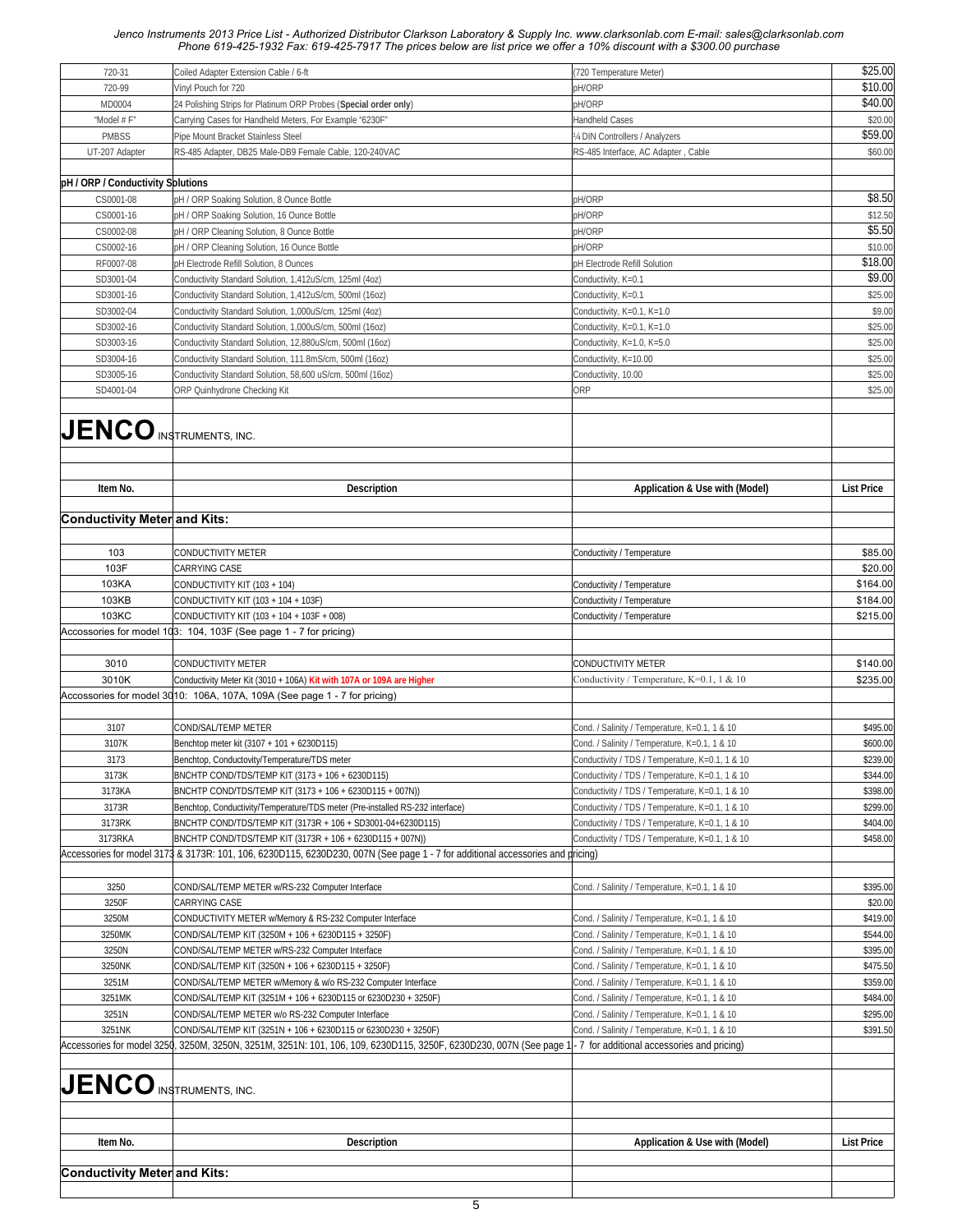| 3840                           | Handheld/Portable Conductivity/TDS/Temperature meter, 4-Wire                                                                      | Conductivity / TDS / Temperature        | \$240.00          |
|--------------------------------|-----------------------------------------------------------------------------------------------------------------------------------|-----------------------------------------|-------------------|
| 3840P                          | 4-Wire Conductivity Electrode, K=0.5                                                                                              | Conductivity / TDS / Temperature, K=0.5 | \$200.00          |
|                                |                                                                                                                                   |                                         |                   |
|                                |                                                                                                                                   |                                         |                   |
| 6350M                          | Handheld/Portable pH/Conductivity/Temperature meter w/ Memory                                                                     | pH / Conductivity / Temperature         | \$545.00          |
| 6350MKA                        | Conductivity Kit (included: 6350M + 101 + 6230D115 or 6230D230 + 6230F)                                                           | pH / Conductivity / Temperature         | \$670.00          |
| 6350MKB                        | pH Kit (included: 6350M + 600P + 6230D115 + 6230F)                                                                                | pH / Conductivity / Temperature         | \$620.00          |
| 6350MKC                        | pH / Conductivity Kit (included: 6350M + 101 + 600P + 6230D115 + 6230F)                                                           | pH / Conductivity / Temperature         | \$715.00          |
|                                | Accessories for use with 6350M meter: 600P, 101, 106, 6230D115, 6230D230, 6230F (See page 1 - 7 for more accessories and pricing) |                                         |                   |
|                                |                                                                                                                                   |                                         |                   |
| 6350N                          | Handheld/Portable pH/Conductivity/Temperature meter                                                                               | pH / Conductivity / Temperature         | \$495.00          |
|                                |                                                                                                                                   |                                         | \$620.00          |
| 6350NKA                        | Conductivity Kit (included: 6350N + 101 + 6230D115 + 6230F)                                                                       | pH / Conductivity / Temperature         |                   |
| 6350NKB                        | pH Kit (included: 6350N + 600P + 6230D115 + 6230F)                                                                                | pH / Conductivity / Temperature         | \$570.00          |
| 6350NKC                        | pH / Conductivity Kit (included: 6350N + 101 + 600P + 6230D115 + 6230F)                                                           | pH / Conductivity / Temperature         | \$665.00          |
|                                | Accessories for use with 6350N meter: 600P, 101, 106, 6230D115, 6230D230, 6230F (See page 1 - 7 for more accessories and pricing) |                                         |                   |
|                                |                                                                                                                                   |                                         |                   |
|                                | Handheld, Benchtop pH/ORP/Temperature Meter & Meter kits:                                                                         |                                         |                   |
| 5001                           | <b>pH METER</b>                                                                                                                   | pH                                      | \$139.00          |
| 5001F                          | CARRYING CASE W/pH 4 & 7 CAPSULES                                                                                                 |                                         | \$20.00           |
| 5001K                          | PH METER KIT (5001 + 600P + 5001F)                                                                                                | pH                                      | \$204.00          |
|                                |                                                                                                                                   |                                         |                   |
| 5005                           | pH/mV/Temp. METER                                                                                                                 | pH/Temperature                          | \$185.00          |
| 5005F                          | CARRYING CASE W/pH 4 & 7 CAPSULES                                                                                                 |                                         | \$20.00           |
| 5005KA                         | PH METER KIT (5001 + 600P + 5001F)                                                                                                | pH/Temperature                          | \$250.00          |
| 5005KB                         | PH METER KIT (5001 + 600A + 600P + 5001F)                                                                                         | pH/Temperature                          | \$319.00          |
| 5005KC                         | PH METER KIT (5001 + 600A + 600P + 600D115 + 5001F)                                                                               | pH/Temperature                          | \$329.00          |
|                                | Accessories for use with 5001, 5005 meters: 600P, 600A, 600D115, 600D230, 5001F (See page 1 - 7 for more accessories and pricing) |                                         |                   |
|                                |                                                                                                                                   |                                         |                   |
| 60                             | PH METER                                                                                                                          | pH                                      | \$110.00          |
|                                |                                                                                                                                   |                                         |                   |
| 60K                            | PH KIT (60 + 600P + 600D115 + 6007F)                                                                                              | pH                                      | \$185.00          |
|                                | Accessories for use with 60 meter: 600P, 600D115, 600D230, 6007F (See page 1 - 7 for more accessories and pricing)                |                                         |                   |
|                                |                                                                                                                                   |                                         |                   |
|                                |                                                                                                                                   |                                         |                   |
| <b>JENCO INSTRUMENTS, INC.</b> |                                                                                                                                   |                                         |                   |
|                                |                                                                                                                                   |                                         |                   |
|                                |                                                                                                                                   |                                         |                   |
| Item No.                       | <b>Description</b>                                                                                                                | Application & Use with (Model)          | <b>List Price</b> |
|                                |                                                                                                                                   |                                         |                   |
|                                |                                                                                                                                   |                                         |                   |
|                                |                                                                                                                                   |                                         |                   |
|                                | Handheld, Benchtop pH/ORP/Temperature Meter & Meter kits:                                                                         |                                         |                   |
| 601A                           | <b>pH METER</b>                                                                                                                   | pH                                      | \$180.00          |
| 601AF                          | CARRYING CASE                                                                                                                     | pH                                      | \$20.00           |
| 601AKA                         | PH METER KIT (601A + 600P + 601AF)                                                                                                | pH                                      | \$245.00          |
| 601AKB                         | PH METER KIT (601A + 600P + 601AF + 600D115)                                                                                      | pH                                      | \$255.00          |
|                                | Accessories for use with 601A meters: 600P, 600D115, 600D230, 601AF (See page 1 - 7 for more accessories and pricing)             |                                         |                   |
|                                |                                                                                                                                   |                                         |                   |
|                                |                                                                                                                                   |                                         |                   |
|                                |                                                                                                                                   |                                         |                   |
| 603A                           | ANALOG pH/mV/Temp METER W/AC ADAPTOR                                                                                              | pH                                      | \$265.00          |
| 603AKA                         | pH METER KIT (603A + 600P + 600D115)                                                                                              | pH                                      | \$305.00          |
| 603AKB                         | pH METER KIT (603A + 600P + 600A + 600D115)                                                                                       | pH                                      | \$369.00          |
|                                | Accessories for use with 603A meters: 600P, 600D115, 600D230 (See page 1 - 7 for more accessories and pricing)                    |                                         |                   |
|                                |                                                                                                                                   |                                         |                   |
| 607                            | pH METER                                                                                                                          | pH                                      | \$159.00          |
| 608                            | DIGITAL pH METER                                                                                                                  | pH                                      | \$149.00          |
| 608F                           | CARRYING CASE W/pH 4 & 7 CAPSULE.                                                                                                 | pH                                      | \$20.00           |
|                                |                                                                                                                                   |                                         |                   |
| 608K                           | pH METER KIT (608 + 600P + 608F)                                                                                                  | pH                                      | \$214.00          |
|                                | Accessories for use with 607, 608 meters: 600P, 600D115, 600F (See page 1 - 7 for more accessories and pricing)                   |                                         |                   |
|                                |                                                                                                                                   |                                         |                   |
| 609                            | DIGITAL pH METER                                                                                                                  | pH                                      | \$159.00          |
| 609F                           | CARRYING CASE W/pH 4 & 7 CAPSULE.                                                                                                 | pH                                      | \$20.00           |
| 609K                           | pH METER KIT (609 + 600P + 609F)                                                                                                  | pH                                      | \$224.00          |
| 610                            | pH PEN                                                                                                                            | pH                                      | \$33.00           |
| 611                            | <b>pH METER</b>                                                                                                                   | pH                                      | \$119.00          |
| 611F                           | CARRYING CASE W/pH 4 & 7 CAPSULE.                                                                                                 | pH                                      | \$20.00           |
|                                |                                                                                                                                   |                                         |                   |
| 611K                           | PH METER KIT (611 + 600P + 611F)                                                                                                  | pH                                      | \$184.00          |
|                                | Accessories for use with 609, 611 meters: 600P, 600D115, 600F (See page 1 - 7 for more accessories and pricing)                   |                                         |                   |
|                                |                                                                                                                                   |                                         |                   |
| 612                            | <b>pH DIP-N-READ STICK METER</b>                                                                                                  | pH                                      | \$99.00           |
| 612E                           | <b>DH ELECTRODE</b>                                                                                                               | pH                                      | \$70.00           |
| 612F                           | CARRYING CASE                                                                                                                     | pH                                      | \$20.00           |
| 612K                           | PH METER KIT (612 + 612E + 612F)                                                                                                  | pH                                      | \$179.00          |
|                                | Accessories for use with 612 meters: 612E, 612F (See page 1 - 7 for more accessories and pricing)                                 |                                         |                   |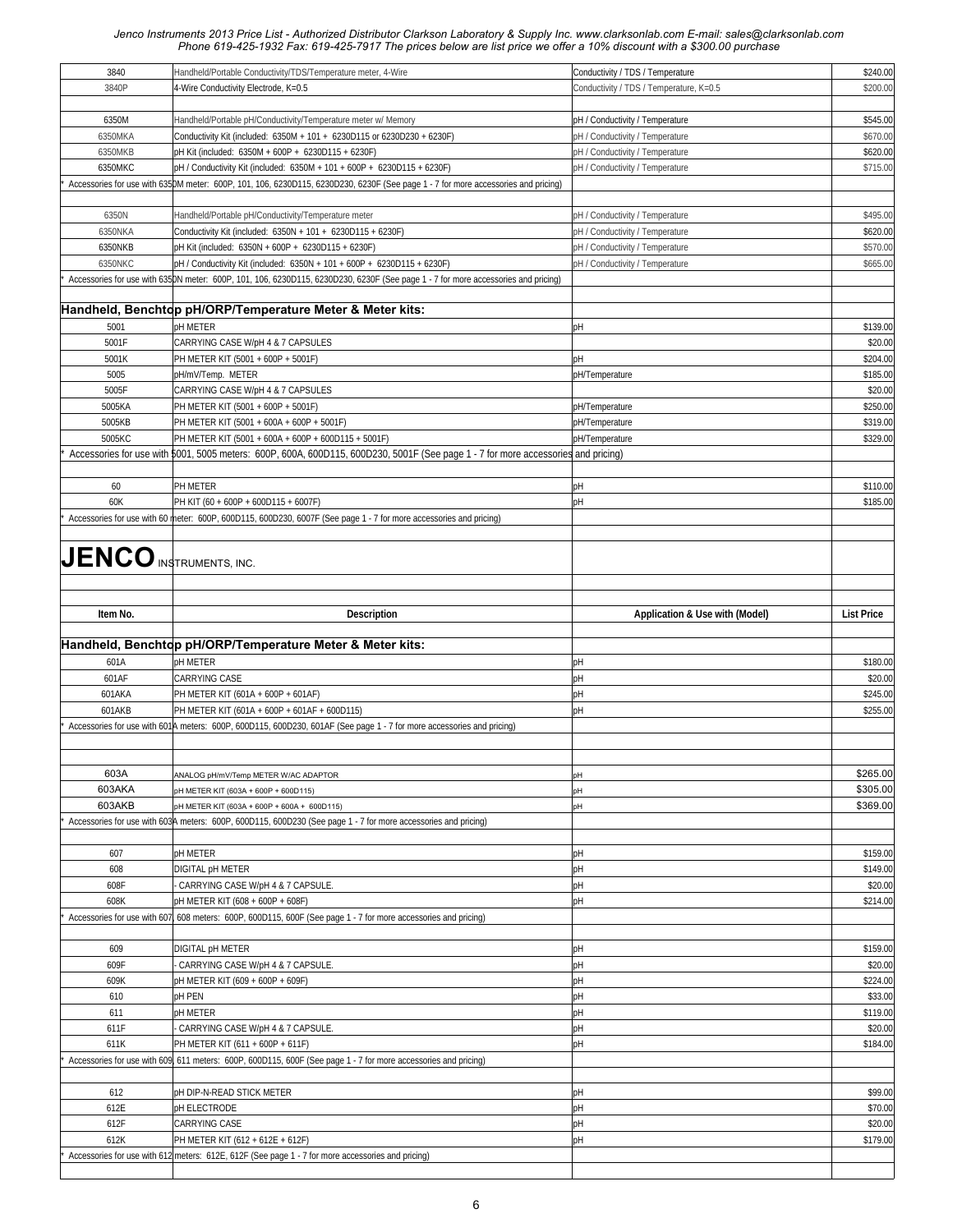| <b>JENCO INSTRUMENTS, INC.</b> |                                                                                                                                                                                                                                  |                                          |                      |
|--------------------------------|----------------------------------------------------------------------------------------------------------------------------------------------------------------------------------------------------------------------------------|------------------------------------------|----------------------|
|                                |                                                                                                                                                                                                                                  |                                          |                      |
|                                |                                                                                                                                                                                                                                  |                                          |                      |
| Item No.                       | <b>Description</b>                                                                                                                                                                                                               | Application & Use with (Model)           | <b>List Price</b>    |
|                                |                                                                                                                                                                                                                                  |                                          |                      |
|                                | Handheld, Benchtop pH/ORP/Temperature Meter & Meter kits:                                                                                                                                                                        |                                          |                      |
|                                |                                                                                                                                                                                                                                  |                                          |                      |
| 6173                           | pH/mV/TEMP METER (included 6 x "AA" batteries)                                                                                                                                                                                   | pH/ORP/Temperature                       | \$225.00             |
| 6173KA<br>6173KAA              | PH METER KIT (6173 + 600P + 6230A + 6230D115)<br>PH METER KIT (6173 + 600P + 6230A + 6230D115 + 007N)                                                                                                                            | pH/ORP/Temperature<br>pH/ORP/Temperature | \$329.00<br>\$383.00 |
| 6173KB                         | PH METER KIT (6173 + 6000P + 6005C + 6230D115)                                                                                                                                                                                   | pH/ORP/Temperature                       | \$329.00             |
| 6173KBA                        | PH METER KIT (6173 + 6000P + 6005C + 6230D115 + 007N)                                                                                                                                                                            | pH/ORP/Temperature                       | \$383.00             |
| 6173R                          | pH/mV (ORP)/Temp meter (with RS-232 Interface)                                                                                                                                                                                   | pH/ORP/Temperature                       | \$285.00             |
| 6173RKA                        | PH METER KIT (6173R + 600P + 6230A + 6230D115)                                                                                                                                                                                   | pH/ORP/Temperature                       | \$389.00             |
| 6173RKAA                       | PH METER KIT (6173R + 600P + 6230A + 6230D115 + 007N)                                                                                                                                                                            | pH/ORP/Temperature                       | \$443.00             |
| 6173RKB                        | PH METER KIT (6173R + 6000P + 6005C + 6230D115)                                                                                                                                                                                  | pH/ORP/Temperature                       | \$389.00             |
| 6173RKBA                       | PH METER KIT (6173R + 6000P + 6005C + 6230D115 + 007N)                                                                                                                                                                           | pH/ORP/Temperature                       | \$443.00             |
|                                | Accessories for use with 617B & 6173R meters: 6000P, 600P, 6005C, 6005C-10, 6230A, 6230AST, 6230D115, 6230D230, 007N (See page 1 - 7 for more accessories and pricing)                                                           |                                          |                      |
|                                |                                                                                                                                                                                                                                  |                                          |                      |
| 62                             | <b>ORP METER</b>                                                                                                                                                                                                                 | ORP                                      | \$110.00             |
| 62K                            | ORP METER KIT (62 + 600E-ORP + 600D115 + 6007F)                                                                                                                                                                                  | <b>ORP</b>                               | \$245.00             |
|                                | Accessories for use with 62 meter: 600E-ORP, 600D115, 600D230, 6007F (See page 1 - 7 for more accessories and pricing)                                                                                                           |                                          |                      |
|                                |                                                                                                                                                                                                                                  |                                          |                      |
| 6219                           | DIGITAL pH/mV/ION/TEMP METER, Dual Display[ Includes: AC adapter & "AA" batteries ]                                                                                                                                              | pH / ORP, Temperature                    | \$495.00             |
| 6219KA                         | PH METER KIT (6219 + 600P + 6230D115)                                                                                                                                                                                            | pH / ORP, Temperature                    | \$550.00             |
| 6219KB                         | PH METER KIT (6219 + 6000P + 6005C + 6230D115)                                                                                                                                                                                   | pH / ORP, Temperature                    | \$599.00             |
| 6219KC                         | PH METER KIT (6219 + 600P + 6230AST + 6230D115)                                                                                                                                                                                  | pH / ORP, Temperature                    | \$599.00             |
|                                | Accessories for use with 6219 meter: 6000P, 600P, 6005C, 6005C-10, 6230A, 6230AST, 6230D115, 6230D230 (See page 1 - 7 for more accessories and pricing)                                                                          |                                          |                      |
|                                |                                                                                                                                                                                                                                  |                                          |                      |
| 6230M                          | DIGITAL pH/mV/TEMP. METER(Feature: RS-232 interface, 40 memory points)                                                                                                                                                           | pH / ORP / Temperature                   | \$225.75             |
| 6230MKA                        | pH METER KIT (included: 6230M + 6230A)                                                                                                                                                                                           | pH / ORP / Temperature                   | \$274.75             |
| 6230MKB                        | pH METER KIT (includes: 6230M + 6000P + 6005C)                                                                                                                                                                                   | pH / ORP / Temperature                   | \$319.75             |
| 6230MKC<br>6230MKD             | pH METER KIT (included: 6230M + 600P + 6230AST)                                                                                                                                                                                  | pH / ORP / Temperature                   | \$319.75<br>\$30.00  |
|                                | Accessories kit for 6230M meter (included: 6230F + 6230D115))<br>Accessories for use with 6230M meter: 6000P, 600P, 6005C, 6005C-10, 6230A, 6230AST, 6230D115, 6230D230, 6230F (See page 1 - 7 for more accessories and pricing) | pH / ORP / Temperature                   |                      |
|                                |                                                                                                                                                                                                                                  |                                          |                      |
| $JENCO$ instruments, inc.      |                                                                                                                                                                                                                                  |                                          |                      |
|                                |                                                                                                                                                                                                                                  |                                          |                      |
|                                |                                                                                                                                                                                                                                  |                                          |                      |
| Item No.                       | <b>Description</b>                                                                                                                                                                                                               | Application & Use with (Model)           | <b>List Price</b>    |
|                                |                                                                                                                                                                                                                                  |                                          |                      |
|                                |                                                                                                                                                                                                                                  |                                          |                      |
|                                | Handheld, Benchtop pH/ORP/Temperature Meter & Meter kits:                                                                                                                                                                        |                                          |                      |
|                                |                                                                                                                                                                                                                                  |                                          |                      |
| 6230N                          | pH/mV/TEMP METER W/RS-232 Computer Interface                                                                                                                                                                                     | pH / ORP / Temperature                   | \$163.55             |
| 6230NKA                        | pH METER KIT (included: 6230N + 6230A)                                                                                                                                                                                           | pH / ORP / Temperature                   | \$212.55             |
| 6230NKB                        | pH METER KIT (includes: 6230N + 6000P + 6005C)                                                                                                                                                                                   | pH / ORP / Temperature                   | \$257.55             |
| 6230NKC                        | pH METER KIT (included: 6230N + 600P + 6230AST)                                                                                                                                                                                  | pH / ORP / Temperature                   | \$257.55             |
| 6230NKD                        | Accessories kit for 6230N meter (included: 6230F + 6230D115))                                                                                                                                                                    | pH / ORP / Temperature                   | \$30.00              |
|                                | Accessories for use with 623DN meter: 6000P, 600P, 6005C, 6005C-10, 6230A, 6230AST, 6230D115, 6230D230, 6230F (See page 1 - 7 fbr more accessories and pricing)                                                                  |                                          |                      |
|                                |                                                                                                                                                                                                                                  |                                          |                      |
| 6231M                          | DIGITAL pH/mV/TEMP. METER(Feature: 3 point calibration, 50 memory points)                                                                                                                                                        | pH / ORP / Temperature                   | \$204.25             |
| 6231MKA                        | pH METER KIT (included: 6231M + 6230A)                                                                                                                                                                                           | pH / ORP / Temperature                   | \$253.25             |
| 6231MKB                        | pH METER KIT (includes: 6231M + 6000P + 6005C)                                                                                                                                                                                   | pH / ORP / Temperature                   | \$298.25             |
| 6231MKC                        | pH METER KIT (included: 6231M + 600P + 6230AST)                                                                                                                                                                                  | pH / ORP / Temperature                   | \$298.25             |
| 6231MKD                        | Accessories kit for 6231M meter (included: 6230F + 6230D115))                                                                                                                                                                    | pH / ORP / Temperature                   | \$30.00              |
|                                | Accessories for use with 623LM meter: 6000P, 600P, 6005C, 6005C-10, 6230A, 6230AST, 6230D115, 6230D230, 6230F (See page 1 - 7 for more accessories and pricing)                                                                  |                                          |                      |
|                                |                                                                                                                                                                                                                                  |                                          |                      |
| 6231N                          | pH/mV/TEMP METER W/O RS-232 Computer Interface                                                                                                                                                                                   | pH / ORP / Temperature                   | \$153.55             |
| 6231NKA                        | pH METER KIT (included: 6231N + 6230A)                                                                                                                                                                                           | pH / ORP / Temperature                   | \$202.55             |
| 6231NKB                        | pH METER KIT (includes: 6231N + 6000P + 6005C)                                                                                                                                                                                   | pH / ORP / Temperature                   | \$247.55             |
| 6231NKC                        | pH METER KIT (included: 6231N + 600P + 6230AST)                                                                                                                                                                                  | pH / ORP / Temperature                   | \$247.55             |
| 6231NKD                        | Accessories kit for 6231N meter (included: 6230F + 6230D115))                                                                                                                                                                    | pH / ORP / Temperature                   | \$30.00              |
|                                | Accessories for use with 623LN meter: 6000P, 600P, 6005C, 6005C-10, 6230A, 6230AST, 6230D115, 6230D230, 6230F (See page 1 - 7 fbr more accessories and pricing)                                                                  |                                          |                      |
|                                |                                                                                                                                                                                                                                  |                                          |                      |
| 6250                           | pH/mV/ION/TEMP METER w/ RS-232 Computer Interface                                                                                                                                                                                | pH / ORP / Ion / Temeperature            | \$395.00             |
| 6250F                          | CARRYING CASE w/pH4, pH7 Buffer capsules and bottles                                                                                                                                                                             | pH / ORP / Ion / Temeperature            | \$20.00              |
| 6250KA                         | pH METER KIT (included: 6250 + 600P + 6250F)                                                                                                                                                                                     | pH / ORP / Ion / Temeperature            | \$460.00             |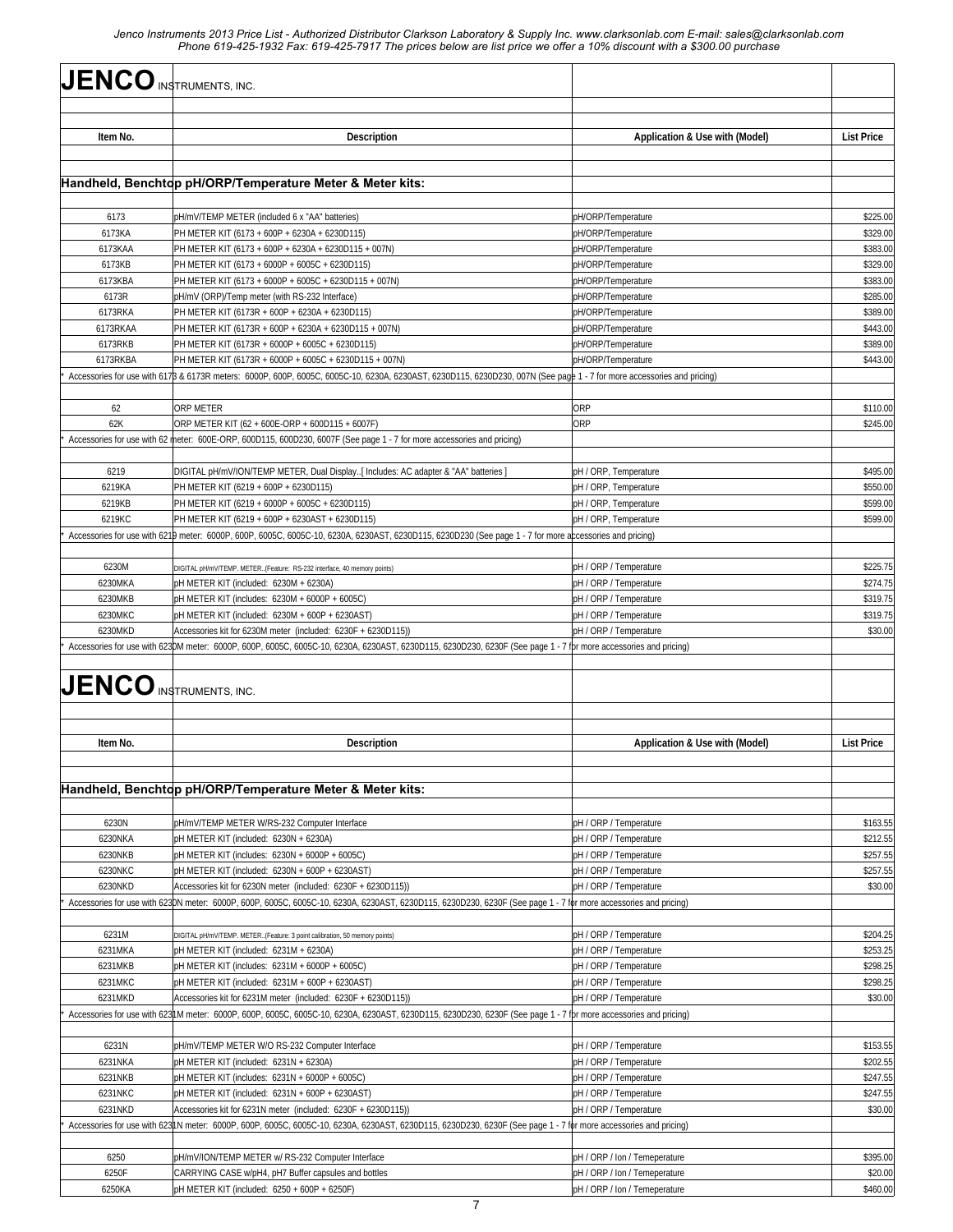| 6250KB                          | pH METER KIT (included: 6250 + 6000P + 6005C + 6230D115 + 6250F)                                                                                                       | pH / ORP / Ion / Temeperature  | \$519.00          |
|---------------------------------|------------------------------------------------------------------------------------------------------------------------------------------------------------------------|--------------------------------|-------------------|
| 6250KC                          | pH METER KIT (included: 6250 + 6230D115 + 600P + 6230AST + 6250F)                                                                                                      | pH / ORP / Ion / Temeperature  | \$519.00          |
|                                 |                                                                                                                                                                        |                                |                   |
| 6251                            | pH/mV/ION/TEMP METER w/o RS-232 Computer Interface                                                                                                                     | pH / ORP / Ion / Temeperature  | \$295.00          |
| 6251KA                          | pH METER KIT (included: 6251 + 600P + 6250F)                                                                                                                           | pH / ORP / Ion / Temeperature  | \$360.00          |
| 6251KB                          | pH METER KIT (included: 6251 + 6000P + 6005C + 6230D115 + 6250F)                                                                                                       | pH / ORP / Ion / Temeperature  | \$419.00          |
| 6251KC                          | pH METER KIT (included: 6251 + 6230D115 + 6000B + 600P + 6230AST + 6250F)                                                                                              | pH / ORP / Ion / Temeperature  | \$449.00          |
|                                 | Accessories for use with 325p & 6251 meters: 6000P, 600P, 6005C, 6005C-10, 6230A, 6230AST, 6230D115, 6230D230, 6250F (See page 1 - 7 for more accessories and pricing) |                                |                   |
|                                 |                                                                                                                                                                        |                                |                   |
|                                 |                                                                                                                                                                        |                                |                   |
| <b>JENCO</b> INSTRUMENTS, INC.  |                                                                                                                                                                        |                                |                   |
|                                 |                                                                                                                                                                        |                                |                   |
|                                 |                                                                                                                                                                        |                                |                   |
|                                 |                                                                                                                                                                        |                                |                   |
| Item No.                        | <b>Description</b>                                                                                                                                                     | Application & Use with (Model) | <b>List Price</b> |
|                                 |                                                                                                                                                                        |                                |                   |
|                                 |                                                                                                                                                                        |                                |                   |
|                                 | Handheld, Benchtop pH/ORP/Temperature Meter & Meter kits:                                                                                                              |                                |                   |
| 63                              | ANALOG pH METER W/ AC ADAPTER                                                                                                                                          | pH                             | \$175.00          |
| 63K                             | pH METER KIT: 63 + 600P + 600D115 or 600D230                                                                                                                           | pH                             | \$215.00          |
|                                 |                                                                                                                                                                        |                                |                   |
|                                 | Accessories for use with 63 meter: 600P, 600d115, 600d230 (See page 1 - 7 for more accessories and pricing)                                                            |                                |                   |
|                                 |                                                                                                                                                                        |                                |                   |
| 6350N                           | Conductivity/pH/Temp Meter, Benchtop                                                                                                                                   | pH/Conductivity/Temperature    | \$495.00          |
| 6350NKC                         | Meter Kit: 6350N, LD-900-7, LD-900-3A, 6230D115 or 6230D230                                                                                                            | pH/Conductivity/Temperature    | \$665.00          |
|                                 | Accessories for use with 630LN meter: 600P, 6301NA (See page 1 - 7 for more accessories and pricing)                                                                   |                                |                   |
|                                 |                                                                                                                                                                        |                                |                   |
|                                 |                                                                                                                                                                        |                                |                   |
| 671P                            | pH/mV/TEMP METER                                                                                                                                                       | pH / ORP / Temperature         | \$285.00          |
| 671PKA                          | pH METER KIT (included: 671P + 600D115 + 600P)                                                                                                                         | pH / ORP / Temperature         | \$339.00          |
| 671PKB                          | pH METER KIT (included: 671P + 600D115 + 600P + 600A)                                                                                                                  | pH / ORP / Temperature         | \$409.00          |
|                                 | Accessories for use with 671P meter: 600P, 600A, 600D115, 600D230 (See page 1 - 7 for more accessories and pricing)                                                    |                                |                   |
|                                 |                                                                                                                                                                        |                                |                   |
|                                 |                                                                                                                                                                        |                                |                   |
| 6810                            | pH/mV/TEMP METER                                                                                                                                                       | pH/ORP/Temperature             | \$180.00          |
|                                 | Accessories for use with 6810 meter: 6810P, 6810AS, 6810AST, 600P (See page 1 - 7 for more accessories and pricing)                                                    |                                |                   |
|                                 |                                                                                                                                                                        |                                |                   |
| Y-Type Dissolved Oxygen Meters: |                                                                                                                                                                        |                                |                   |
|                                 |                                                                                                                                                                        |                                |                   |
|                                 |                                                                                                                                                                        |                                |                   |
| 9101Y                           | Benchtop Polarographic Meter w/ RS-232 Interface                                                                                                                       | D.O. & Temperature             | \$450.00          |
| 9101YK                          | Meter, 900YDOL-10 Stainless Steel D.O. Probe,                                                                                                                          | D.O. & Temperature             | \$751.00          |
|                                 | Membrane Kit LD-900-03A with 6-Membrane Caps                                                                                                                           |                                |                   |
|                                 | & KCL Solution, 6230D115 AC Adapter                                                                                                                                    |                                |                   |
|                                 |                                                                                                                                                                        |                                |                   |
|                                 |                                                                                                                                                                        |                                |                   |
| 9250Y                           | Handheld Polarographic Meter w/ RS-232 Interface                                                                                                                       | D.O. & Temperature             | \$350.00          |
| 9250YKA                         | Meter, 900YDOL-10 Stainless Steel D.O. Field Probe,                                                                                                                    | D.O. & Temperature             | \$731.00          |
|                                 | Membrane Kit LD-900-03A with 6-Membrane Caps                                                                                                                           |                                |                   |
|                                 | & KCL Solution, 6230D115 AC Adapter & Carrying Case                                                                                                                    |                                |                   |
|                                 |                                                                                                                                                                        |                                |                   |
| 9251Y                           | Handheld Polarographic Meter                                                                                                                                           | D.O. & Temperature             | \$250.00          |
|                                 |                                                                                                                                                                        |                                |                   |
| 9251YKA                         | Meter, 900YDOL-10 Stainless Steel D.O. Field Probe                                                                                                                     | D.O. & Temperature             | \$629.00          |
|                                 | Membrane Kit LD-900-03A with 6-Membrane Caps                                                                                                                           |                                |                   |
|                                 | & KCL Solution, 6230D115 AC Adapter & Carrying Case                                                                                                                    |                                |                   |
|                                 |                                                                                                                                                                        |                                |                   |
|                                 |                                                                                                                                                                        |                                |                   |
| <b>JENCO INSTRUMENTS, INC.</b>  |                                                                                                                                                                        |                                |                   |
|                                 |                                                                                                                                                                        |                                |                   |
|                                 |                                                                                                                                                                        |                                |                   |
|                                 |                                                                                                                                                                        |                                |                   |
| Item No.                        | <b>Description</b>                                                                                                                                                     | Application & Use with (Model) | <b>List Price</b> |
|                                 |                                                                                                                                                                        |                                |                   |
| J-Type Dissolved Oxygen Meters: |                                                                                                                                                                        |                                |                   |
|                                 |                                                                                                                                                                        |                                |                   |
|                                 |                                                                                                                                                                        |                                |                   |
| 9173                            | Benchtop, DO/Temperature Meter                                                                                                                                         | D.O. & Temperature             | \$299.00          |
| 9173K                           | 9173: Benchtop DO/Temperature Meter                                                                                                                                    | D.O. & Temperature             | \$658.00          |
|                                 | LD-900-7: Laboratory DO Probe                                                                                                                                          |                                |                   |
|                                 |                                                                                                                                                                        |                                |                   |
|                                 | LD-900-03A: Membrane Kit with 6-Membrane Caps & KCL Solution                                                                                                           |                                |                   |
|                                 | 6230D115 120V AC Adapter or 6230D230 220V AC Adapter                                                                                                                   |                                |                   |
|                                 |                                                                                                                                                                        |                                |                   |
| 9173R                           | Benchtop, DO/Temperature Meter with RS-230 Computer Interface                                                                                                          | D.O. & Temperature             | \$359.00          |
| 9173RK                          | 9173: Benchtop DO/Temperature Meter with RS-232 Computer Interface                                                                                                     | D.O. & Temperature             | \$718.00          |
|                                 |                                                                                                                                                                        |                                |                   |
|                                 | LD-900-7: Laboratory DO Probe                                                                                                                                          |                                |                   |
|                                 | LD-900-03A: Membrane Kit with 6-Membrane Caps & KCL Solution                                                                                                           |                                |                   |
|                                 | 6230D115 120V AC Adapter or 6230D230 220V AC Adapter                                                                                                                   |                                |                   |
|                                 |                                                                                                                                                                        |                                |                   |
| 9250M                           | Handheld Polarographic DO Meter with Memory & RS-232 Interface                                                                                                         | DO & Temperature               | \$385.00          |
| 9250MKA                         | 9250M: Handheld Polarographic DO Meter with Memory & RS-232 Interface                                                                                                  | DO & Temperature               | \$734.00          |
|                                 |                                                                                                                                                                        |                                |                   |
|                                 | LD-900-10/10: DO Field Probe, Stainless Steel, 10K, 10-ft Cable, 8-Pin                                                                                                 |                                |                   |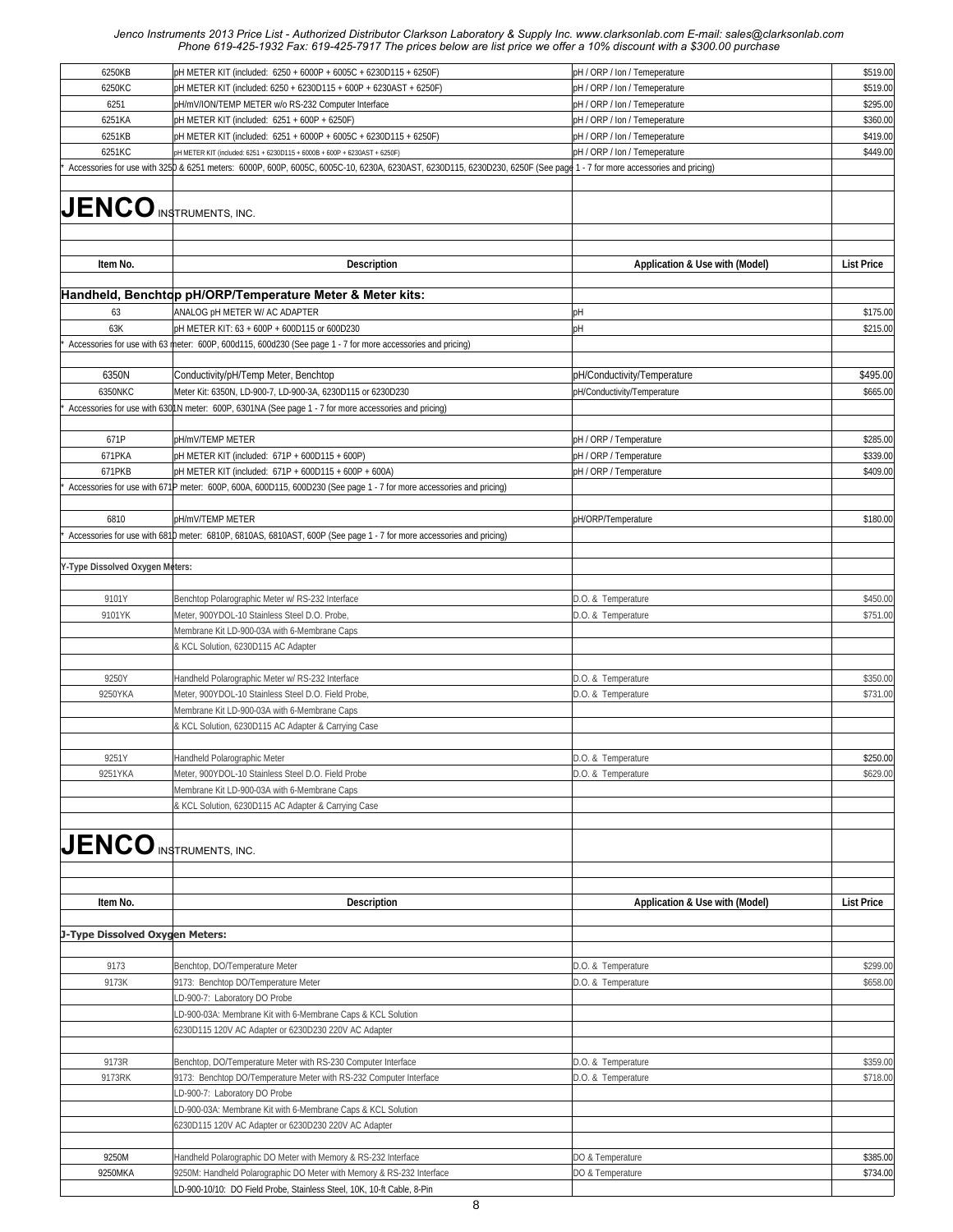|                                                     | LD-900-03A: Membrane Kit with 6-Membrane Caps & KCL Solution                 |                                |                   |
|-----------------------------------------------------|------------------------------------------------------------------------------|--------------------------------|-------------------|
| 9250MKD                                             | 9250F: Carrying Case                                                         | Use with 9250M & 9250MKA       | \$30.00           |
|                                                     | 6230D115 120V AC Adapter or 6230D230 220V AC Adapter                         |                                |                   |
| See page 1 - 7 for more accessories for 9250M Meter |                                                                              |                                |                   |
|                                                     |                                                                              |                                |                   |
| 9250N                                               | Handheld Polarographic DO Meter with RS-232 Interface                        | DO & Temperature               | \$305.00          |
| 9250NKA                                             | 9250N: Handheld Polarographic DO Meter with RS-232 Interface                 | DO & Temperature               | \$654.00          |
|                                                     | LD-900-10/10: DO Field Probe, Stainless Steel, 10K, 10-ft Cable, 8-Pin       |                                |                   |
|                                                     | LD-900-03A: Membrane Kit with 6-Membrane Caps & KCL Solution                 |                                |                   |
| 9250NKD                                             | 9250F: Carrying Case                                                         | Use with 9250N & 9250NKA       | \$30.00           |
|                                                     | 6230D115 120V AC Adapter or 6230D230 220V AC Adapter                         |                                |                   |
| See page 1 - 7 for more accessories for 9250N Meter |                                                                              |                                |                   |
| <b>JENCO INSTRUMENTS, INC.</b>                      |                                                                              |                                |                   |
|                                                     |                                                                              |                                |                   |
|                                                     |                                                                              |                                |                   |
| Item No.                                            | <b>Description</b>                                                           | Application & Use with (Model) | <b>List Price</b> |
|                                                     |                                                                              |                                |                   |
| J-Type Dissolved Oxygen Meters:                     |                                                                              |                                |                   |
| 9251M                                               | Handheld Polarographic DO Meter with Memory                                  | DO & Temperature               | \$325.00          |
| 9251MKA                                             | 9251M: Handheld Polarographic DO Meter with Memory                           | DO & Temperature               | \$674.00          |
|                                                     | LD-900-10/10: DO Field Probe, Stainless Steel, 10K, 10-ft Cable, 8-Pin       |                                |                   |
|                                                     | LD-900-03A: Membrane Kit with 6-Membrane Caps & KCL Solution                 |                                |                   |
| 9251MKD                                             | 9250F: Carrying Case                                                         | Use with 9251M & 9251MKA       | \$30.00           |
|                                                     | 6230D115 120V AC Adapter or 6230D230 220V AC Adapter                         |                                |                   |
| See page 1 - 7 for more accessories for 9251M Meter |                                                                              |                                |                   |
|                                                     |                                                                              |                                |                   |
| 9251N                                               | Handheld Polarographic DO Meter                                              | DO & Temperature               | \$245.00          |
| 9251NKA                                             | 9251N: Handheld Polarographic DO Meter                                       | DO & Temperature               | \$594.00          |
|                                                     | LD-900-10/10: DO Field Probe, Stainless Steel, 10K, 10-ft Cable, 8-Pin       |                                |                   |
| 9251NKD                                             | LD-900-03A: Membrane Kit with 6-Membrane Caps & KCL Solution                 | Use with 9251N & 92501KA       | \$30.00           |
|                                                     | 9250F: Carrying Case<br>6230D115 120V AC Adapter or 6230D230 220V AC Adapter |                                |                   |
| See page 1 - 7 for more accessories for 9251M Meter |                                                                              |                                |                   |
|                                                     |                                                                              |                                |                   |
| 9251NKC                                             | 9251M: Handheld Polarographic DO Meter with Memory                           | DO & Temperature               | \$629.00          |
|                                                     | LD-900-10/10: DO Field Probe, Stainless Steel, 10K, 10-ft Cable, 8-Pin       |                                |                   |
|                                                     | LD-900-03A: Membrane Kit with 6-Membrane Caps & KCL Solution                 |                                |                   |
|                                                     | 9250F: Carrying Case                                                         |                                |                   |
|                                                     | 6230D115 120V AC Adapter or 6230D230 220V AC Adapter                         |                                |                   |
|                                                     |                                                                              |                                |                   |
|                                                     |                                                                              |                                |                   |
| <b>JENCO</b> INSTRUMENTS, INC.                      |                                                                              |                                |                   |
|                                                     |                                                                              |                                |                   |
|                                                     |                                                                              |                                |                   |
| Item No.                                            | <b>Description</b>                                                           | Application & Use with (Model) | <b>List Price</b> |
|                                                     |                                                                              |                                |                   |
| <b>POCKET SIZE PENS</b>                             |                                                                              |                                |                   |
|                                                     |                                                                              |                                |                   |
| pH:                                                 |                                                                              |                                |                   |
|                                                     |                                                                              |                                |                   |
| 610                                                 | pH PEN                                                                       | pH                             | \$33.00           |
| 620                                                 | pH/Temperature Pen                                                           | pH / Temperature               | \$43.00           |
| 620D                                                | pH/Temperature Pen, Dual Point                                               | pH / Temperature               | \$46.50           |
|                                                     |                                                                              |                                |                   |
| ORP:                                                |                                                                              |                                |                   |
|                                                     |                                                                              |                                |                   |
| 650                                                 | ORP TESTER Pen                                                               | ORP                            | \$49.95           |
|                                                     |                                                                              |                                |                   |
| Salinity:                                           |                                                                              |                                |                   |
|                                                     |                                                                              |                                |                   |
| 640                                                 | Salinity Tester Pen                                                          | Salinity                       | \$49.95           |
|                                                     |                                                                              |                                |                   |
| <b>Conductivity:</b>                                |                                                                              |                                |                   |
|                                                     |                                                                              |                                |                   |
| 110                                                 | Conductivity pen (10 - 1990uS)                                               | Conductivity                   | \$39.00           |
| 111                                                 | Conductivity pen (0.1 - 19.9mS)                                              | Conductivity                   | \$39.00           |
| 112                                                 | Conductivity pen (1 - 199uS)                                                 | Conductivity                   | \$39.00           |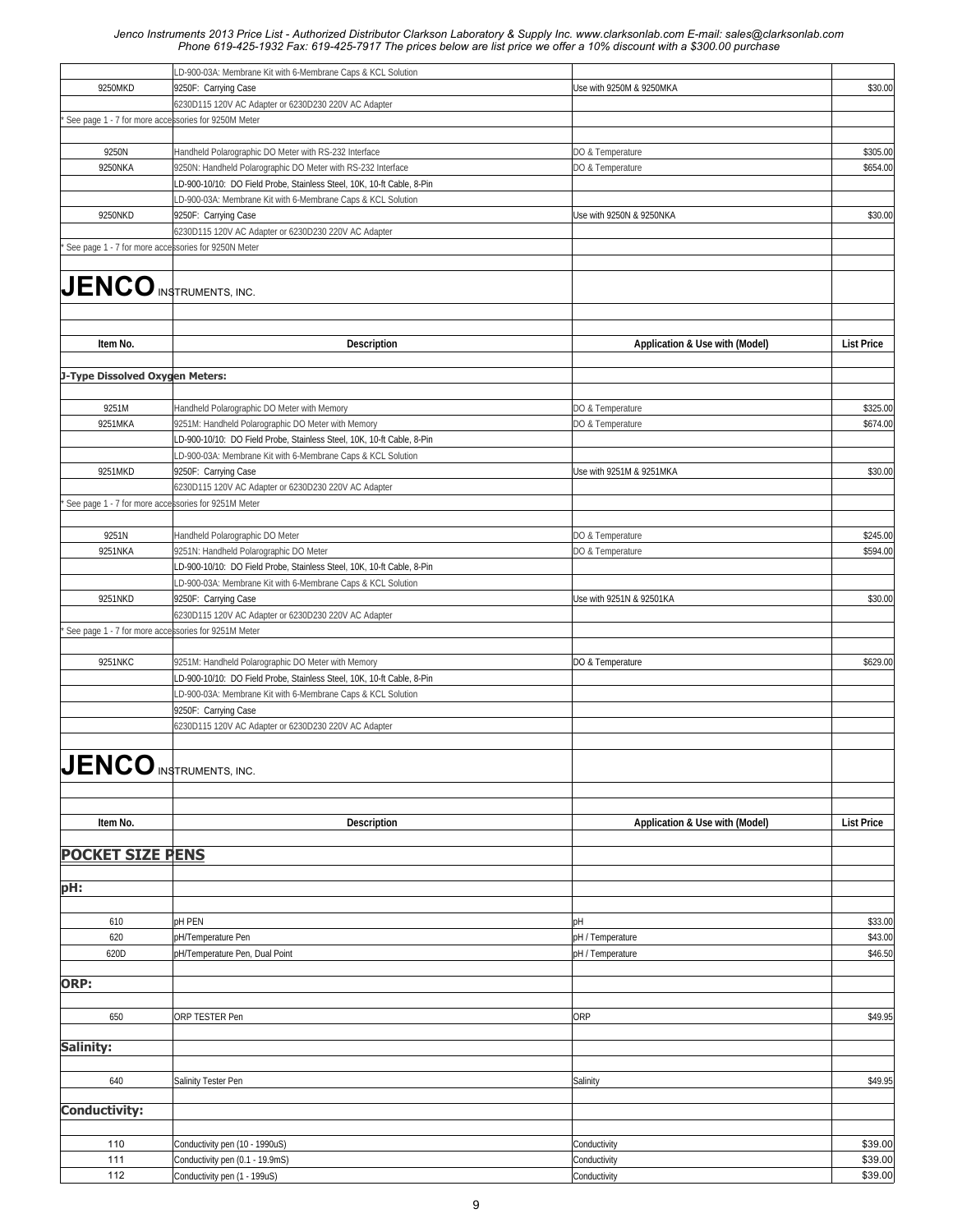| 113                            | TDS pen (10 - 1990 ppm)                                                                              | TDS pen                                               | \$39.00           |
|--------------------------------|------------------------------------------------------------------------------------------------------|-------------------------------------------------------|-------------------|
| 115                            | CONDUCTIVITY PEN, 0.1 to 99.9 uS/cm                                                                  | Conductivity                                          | \$39.00           |
|                                |                                                                                                      |                                                       |                   |
|                                |                                                                                                      |                                                       |                   |
| <b>JENCO INSTRUMENTS, INC.</b> |                                                                                                      |                                                       |                   |
|                                |                                                                                                      |                                                       |                   |
|                                |                                                                                                      |                                                       |                   |
| Item No.                       | <b>Description</b>                                                                                   | Application & Use with (Model)                        | <b>List Price</b> |
|                                |                                                                                                      |                                                       |                   |
| <b>VisionPLUS PENS</b>         |                                                                                                      |                                                       |                   |
|                                |                                                                                                      |                                                       |                   |
| pH:                            |                                                                                                      |                                                       |                   |
|                                |                                                                                                      |                                                       |                   |
| pH618NC                        | pH/Temperature with Memory & Replaceable pH electrode                                                | pH / Temperature C                                    | \$119.00          |
| pH618NF                        | pH/Temperature with Memory & Replaceable pH electrode                                                | pH / Temperature F                                    | \$119.00          |
|                                | Accessories for use with 618NC & 618NF pens: 618P (See page 1 - 7 for more accessories and pricing)  |                                                       |                   |
|                                |                                                                                                      |                                                       |                   |
| pH619C                         | pH/Temperature with Graphical Display & Replaceable pH electrode                                     | pH / Temperature C                                    | \$99.00           |
| pH619F                         | pH/Temperature with Graphical Display & Replaceable pH electrode                                     | pH / Temperature F                                    | \$99.00           |
|                                | Accessories for use with 619C & 619F pens: 618P (See page 1 - 7 for more accessories and pricing)    |                                                       |                   |
|                                |                                                                                                      |                                                       |                   |
| pH630C                         | pH/Temperature & Replaceable pH electrode                                                            | pH / Temperature C                                    | \$69.00           |
| pH630F                         | pH/Temperature & Replaceable pH electrode                                                            | pH / Temperature F                                    | \$69.00           |
|                                | Accessories for use with 630C & 630F pens: 618P (See page 1 - 7 for more accessories and pricing)    |                                                       |                   |
|                                |                                                                                                      |                                                       |                   |
| ORP:                           |                                                                                                      |                                                       |                   |
|                                |                                                                                                      |                                                       |                   |
| 628NC                          | ORP/Temperature with Memory & Replaceable ORP electrode                                              | ORP / Temperature C                                   | \$144.00          |
| 628NF                          | ORP/Temperature with Memory & Replaceable ORP electrode                                              | ORP / Temperature F                                   | \$144.00          |
|                                | Accessories for use with 628NC, 628NF meters: 628P (See page 1 - 7 for more accessories and pricing) |                                                       |                   |
|                                |                                                                                                      |                                                       |                   |
| <b>Conductivity:</b>           |                                                                                                      |                                                       |                   |
|                                |                                                                                                      |                                                       |                   |
| EC330                          | Conductivity/Temperature Meter                                                                       | Conductivity/Temperature C                            | \$60.00           |
| EC331                          | Conductivity/Resistivity/Temperature Meter                                                           | Conductivity/Resistivity/Temperature F                | \$60.00           |
|                                |                                                                                                      |                                                       |                   |
|                                |                                                                                                      |                                                       |                   |
| <b>JENCO</b> INSTRUMENTS, INC. |                                                                                                      |                                                       |                   |
|                                |                                                                                                      |                                                       |                   |
|                                |                                                                                                      |                                                       |                   |
| Item No.                       | <b>Description</b>                                                                                   | Application & Use with (Model)                        | <b>List Price</b> |
|                                |                                                                                                      |                                                       |                   |
|                                | Process Control Meters, Monitors, Controllers, Transmitters & Analyzers:                             |                                                       |                   |
|                                |                                                                                                      |                                                       |                   |
| 202                            | Universal Current Output or Pressure Transmitter                                                     | DC Current, DC Voltage, 1/8-DIN Panel Mount           | \$210.00          |
| 203                            | Universal Process Indicator/transmitter                                                              | DC Current, DC Voltage, 1/8-DIN Panel Mount           | \$195.00          |
| 203S                           | Universal Process Indicator/transmitter, Strain Gauge                                                | DC Voltage, 1/8-DIN Panel Mount                       | \$215.00          |
| 207                            | Universal Loop Powered Indicator, NEMA 4X                                                            | 4-20 mA, 10-50 mA                                     | \$149.00          |
| 217                            | Universal Loop Powered Indicator, NEMA 4X                                                            | 4-20 mA, 10-50 mA                                     | \$169.00          |
| 375-ORP                        | ORP Controller, Single Set Point                                                                     | ORP, mV, 1-Relay, 1/8-DIN Panel Mount                 | \$199.00          |
| 376                            | Conductivity Transmitter, K=1, LCD                                                                   | 4-20 mA, 20/200/2000 uS.0S Check                      | \$129.00          |
| 392                            | Conductivity Transmitter, uS/mS Low Multi-Range                                                      | 4-20 mA Output, K=1, 1/8-DIN Panel Pount              | \$195.00          |
| 392-SBC                        | Conductivity Transmitter, uS/mS Mid/Hi Range                                                         | 4-20 mA Output, K=1, 1/8-DIN Panel Pount              | \$195.00          |
| 3101                           | Conductivity Controller, Adjustable 0-199 mS to 0-99 uS, LCD Display                                 | Conductivity, 1/8-DIN Panel Mount                     | \$249.00          |
| 3101S                          | Conductivity Controller, Adjustable 0-99.9 mS to 0-99.9 uS, LCD Display                              | Conductivity, 1/8-DIN Panel Mount                     | \$269.00          |
| 3201                           |                                                                                                      | DC Current or DC Voltage Input, 1/8-DIN Panel Mount   | \$229.00          |
| 3201S                          | Universal Process Controller / Indicator, Strain Gauge                                               | DC Voltage Input, 1/8-DIN Panel Mount                 | \$249.00          |
| 3601                           | Controller II, Aquarium Benchtop Controller, Dual AC Outlets                                         | pH/ORP, mV, Temperature                               | \$295.00          |
| 3671N                          | pH/ORP Controller, Voltage Output, LED Display                                                       | pH/ORP/Temperature, 1/8-DIN Panel Mount               | \$225.00          |
| 3672                           | Transmitter/Controller, Adjusable Span, LCD Display                                                  | pH/mV/ORP, 4-20 mA Output, 1/4-DIN Panel Mount        | \$315.00          |
| 3673                           | Transmitter/Controller, Pulse Frequency Output, LCD Display                                          | pH/mV/ORP, 4-20 mA Output, 1/4-DIN Panel Mount        | \$385.00          |
| 3675                           | pH/ORP Transmitter/Controller, LCD Display                                                           | pH/mV/ORP, 4-20 mA Output, 1/4-DIN Panel Mount        | \$305.00          |
| 3676                           | pH/ORP Trasmmiter/Controller, LED Display                                                            | pH/mV/ORP, 4-20 mA Output, 1/4-DIN Panel Mount        | \$305.00          |
| 3677                           | pH/ORP Transmitter/Controller, LCD Display, No BNC, Spage Plugs                                      | pH/mV/ORP, 1/8-DIN Vertical Panel Mount               | \$295.00          |
| 3679N                          | pH/ORP Transmitter/Controller, LCD Display, IP-65 Case                                               | pH/mV/ORP, 4-20 mA Output, 1/4-DIN Panel Mount        | \$315.00          |
| 676                            | Monitor, No Relays, LCD Display, BNC                                                                 | pH/mV/ORP, Analog Voltage Output, 1/8-DIN Panel Mount | \$129.00          |
| 691N                           | Transmitter, Manual ATC (PT-100), LED Display                                                        | pH, 4-20 mA Output, 1/8-DIN Panel Mount               | \$225.00          |
| 692                            | Transmitter, Pt-100 ATC, LCD Display                                                                 | pH, 4-20 mA Output, 1/8-DIN Panel Mount               | \$225.00          |
|                                |                                                                                                      |                                                       |                   |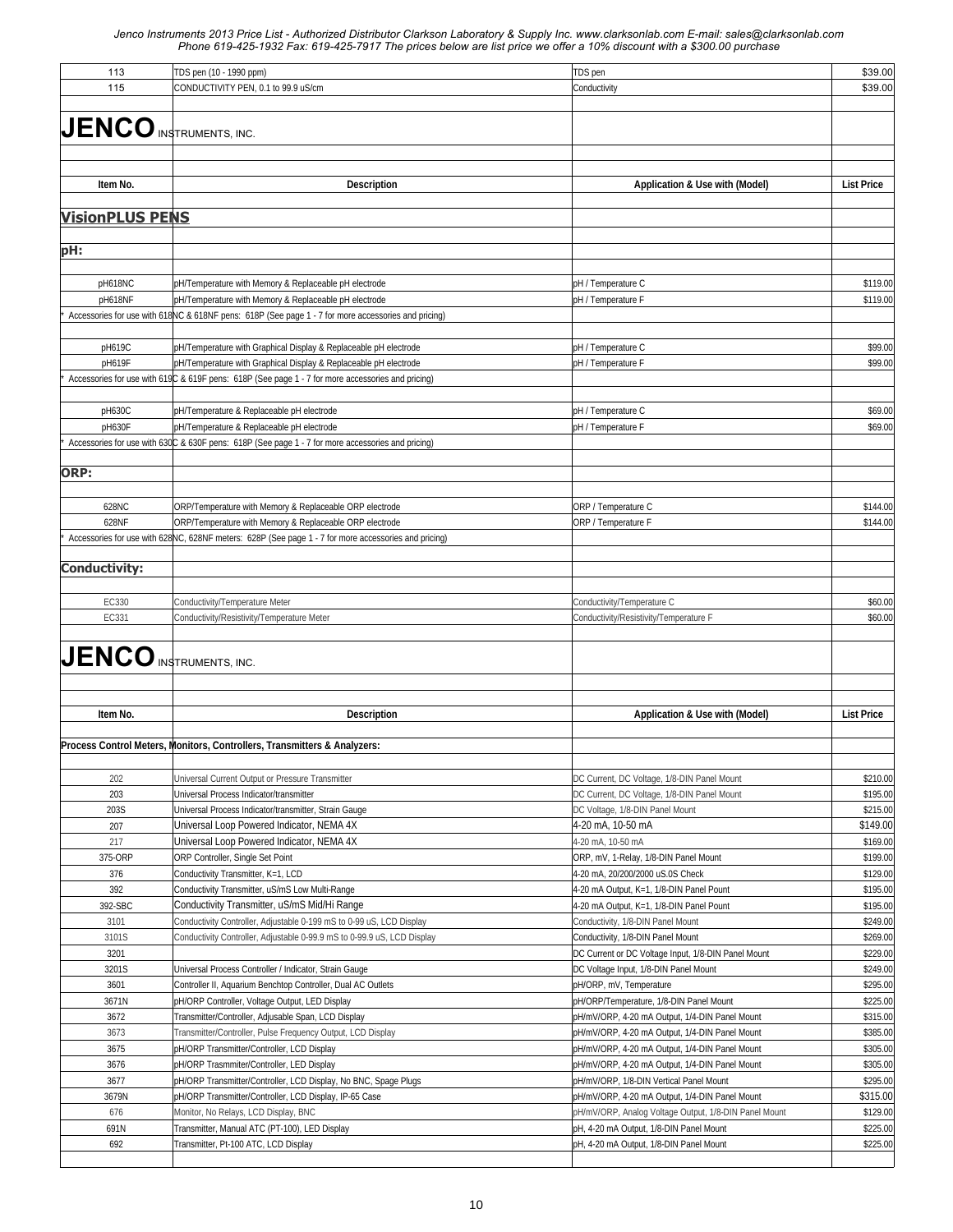| <b>JENCO</b> INSTRUMENTS, INC. |                                                                                                                                                  |                                                                                                                        |                      |
|--------------------------------|--------------------------------------------------------------------------------------------------------------------------------------------------|------------------------------------------------------------------------------------------------------------------------|----------------------|
|                                |                                                                                                                                                  |                                                                                                                        |                      |
| Item No.                       | <b>Description</b>                                                                                                                               | Application & Use with (Model)                                                                                         | <b>List Price</b>    |
|                                | Process Control Meters, Monitors, Controllers, Transmitters & Analyzers;                                                                         |                                                                                                                        |                      |
|                                |                                                                                                                                                  |                                                                                                                        |                      |
| 693-ORP                        | 2-Wire ORP Transmitter Transmitter, DC Blind (No Display), NEMA 4 Case                                                                           | ORP, 4-20 mA Output                                                                                                    | \$295.00             |
| 693-pH                         | 2-Wire pH Transmitter, DC Blind (No Display), NEMA 4 Case, 3K Balco ATC                                                                          | pH, 4-20 mA Outpur                                                                                                     | \$295.00             |
| 695-ORP                        | 2-Wire ORP Transmitter, DC, NEMA 4 Case, LCD Display                                                                                             | ORP. 4-20 mA Output                                                                                                    | \$395.00             |
| 695-pH<br>6TX                  | 2-Wire pH Transmitter, DC, NEMA 4 Case, LCD Display<br>2-Weire pH Transmitter/Controller, DC, LCD Display, IP-65 Case                            | pH, 4-20 mA Output<br>pH, 4-20 mA Output, 1/4-DIN Panel Mount                                                          | \$395.00<br>\$499.00 |
| 6303C                          | pH Transmitter/Controller, Programmable, LCD Display                                                                                             | pH/ORP, Reversible 4-20 mA Current Output, 1/4-DIN                                                                     | \$395.00             |
|                                |                                                                                                                                                  |                                                                                                                        |                      |
| 6503                           | ORP Transmitter/Controller w/1 ORP & 1 pH Input (pH is read only)                                                                                | ORP, Monitor pH, Reverssible 4-20 mA, 1/4-DIN Panel Mount                                                              | \$395.00             |
| 6308CT                         | Analyzer Graphic Display, 3-Relays, IP-65 Case, RS-485 Interface                                                                                 | Conductivity, Temperature, 4-20 mA, 1/4-DIN Panel Mount                                                                | \$529.00             |
| 6308DT                         | Analyzer Graphic Display, 3-Relays, IP-65 Case, RS-485 Interface                                                                                 | Dissolved Oxygen, Temperature, 4-20 mA, 1/4-DIN                                                                        | \$569.00             |
| 6308OT                         | Analyzer Graphic Display, 3-Relays, IP-65 Case, RS-485 Interface                                                                                 | ORP, Temperature, 4-20 mA, 1/4-DIN Panel Mount                                                                         | \$499.00             |
| 6308PT                         | Analyzer Graphic Display, 3-Relays, IP-65 Case, RS-485 Interface                                                                                 | pH, Temperature, 4-20 mA, 1/4-DIN Panel Mount                                                                          | \$499.00             |
| 6309PDT<br>6309POT             | Dual Parameter Analyzer, Graphic Display, 5-Relays, IP-65 Case, RS-485<br>Dual Parameter Analyzer, Graphic Display, 5-Relays, IP-65 Case, RS-486 | pH, DO, Temperature, 4-20 mA, 1/4-DIN Panel Mount<br>pH, ORP, Temperature, 4-20 mA, 1/4-DIN Panel Mount                | \$649.00<br>\$719.00 |
| 6311                           | Single Parameter pH or ORP, 4-Relays & 1 Wast Relay, IP-65 Case, RS-485                                                                          | pH, ORP, Temperature, 4-20 mA, 1/4-DIN Panel Mount                                                                     | \$389.00             |
| 6312DTB                        | Analyzer Graphic Display, 5-Re-lays, IP-65 Case, RS-485                                                                                          | Reference Calibration, D.O./Temperature, 4-20 mA, 1/4-DIN                                                              | \$689.00             |
| 6312DTF                        | Fermentable/Sterilizable Analyzer, 5-Relays, RS-485                                                                                              | D.O., Temperature, 4-20 mA, RS-485, 1/4-DIN Panel Mount                                                                | \$789.00             |
|                                |                                                                                                                                                  |                                                                                                                        |                      |
| 377-1-JF                       | Single Relay Temperature Controller, Type J                                                                                                      | Temperature F, Analog Voltage Output, 1/4-DIN Panel Mount                                                              | \$220.00             |
| 377-1-KF                       | Single Relay Temperature Controller, Type K                                                                                                      | Temperature F, Analog Voltage Output, 1/4-DIN Panel Mount                                                              | \$220.00             |
| 377-1-PTAF                     | Single Relay Temperature Controller, Type RTD                                                                                                    | Temperature F, Analog Voltage Output, 1/4-DIN Panel Mount                                                              | \$220.00             |
| 377-1-PTBC<br>377-1-PTBF       | Single Relay Temperature Controller, Type RTD                                                                                                    | Temperature C, Analog Voltage Output, 1/4-DIN Panel Mount                                                              | \$220.00             |
| 377-1-TC                       | Single Relay Temperature Controller, Type RTD<br>Single Relay Temperature Controller, Type T                                                     | Temperature F, Analog Voltage Output, 1/4-DIN Panel Mount<br>Temperature C, Analog Voltage Output, 1/4-DIN Panel Mount | \$220.00<br>\$220.00 |
| 377-1-TF                       | Single Relay Temperature Controller, Type T                                                                                                      | Temperature F, Analog Voltage Output, 1/4-DIN Panel Mount                                                              | \$220.00             |
|                                |                                                                                                                                                  |                                                                                                                        |                      |
| 377-2-JC                       | Dual Relay Temperature Controller, Type J                                                                                                        | Temperature C, Analog Voltage Output, 1/4-DIN Panel Mount                                                              | \$199.00             |
| 377-2-JF                       | Dual Relay Temperature Controller, Type J                                                                                                        | Temperature F, Analog Voltage Output, 1/4-DIN Panel Mount                                                              | \$199.00             |
| 377-2-KC                       | Dual Relay Temperature Controller, Type K                                                                                                        | Temperature C, Analog Voltage Output, 1/4-DIN Panel Mount                                                              | \$199.00             |
| 377-2-KF                       | Dual Relay Temperature Controller, Type K                                                                                                        | Temperature F Analog Voltage Output, 1/4-DIN Panel Mount                                                               | \$199.00             |
| 377-2-PTAC                     | Dual Relay Temperature Controller, Type RTD                                                                                                      | Temperature C, Analog Voltage Output, 1/4-DIN Panel Mount                                                              | \$199.00             |
| 377-2-PTAF                     | Dual Relay Temperature Controller, Type RTD                                                                                                      | Temperature F, Analog Voltage Output, 1/4-DIN Panel Mount                                                              | \$199.00             |
|                                | $JENCO$ instruments, inc.                                                                                                                        |                                                                                                                        |                      |
| Item No.                       | <b>Description</b>                                                                                                                               | Application & Use with (Model)                                                                                         | <b>List Price</b>    |
|                                | Process Control Meters, Monitors, Controllers, Transmitters & Analyzers:                                                                         |                                                                                                                        |                      |
|                                |                                                                                                                                                  |                                                                                                                        |                      |
| 377-2-PTAC                     | Dual Relay Temperature Controller, Type RTD                                                                                                      | Temperature C, Analog Voltage Output, 1/4-DIN Panel Mount                                                              | \$199.00             |
| 377-2-PTAF                     | Dual Relay Temperature Controller, Type RTD                                                                                                      | Temperature F, Analog Voltage Output, 1/4-DIN Panel Mount                                                              | \$199.00             |
| 377-2-TC                       | Dual Relay Temperature Controller, Type T                                                                                                        | Temperature C, Analog Voltage Output, 1/4-DIN Panel Mount                                                              | \$199.00             |
| 377-2-TF                       | Dual Relay Temperature Controller, Type T                                                                                                        | Temperature F, Analog Voltage Output, 1/4-DIN Panel Mount                                                              | \$199.00             |
|                                |                                                                                                                                                  |                                                                                                                        |                      |
| 378JC<br>378JF                 | Single Relay Temperature Controller, Type J<br>Single Relay Temperature Controller, Type J                                                       | Temperature C, Analog Voltage Output, 1/8-DIN Panel Mount<br>Temperature F, Analog Voltage Output, 1/8-DIN Panel Mount | \$129.00<br>\$129.00 |
| 378KC                          | Single Relay Temperature Controller, Type K                                                                                                      | Temperature C, Analog Voltage Output, 1/8-DIN Panel Mount                                                              | \$129.00             |
| 378KF                          | Single Relay Temperature Controller, Type K                                                                                                      | Temperature F, Analog Voltage Output, 1/8-DIN Panel Mount                                                              | \$129.00             |
|                                |                                                                                                                                                  |                                                                                                                        |                      |
| 7000APL                        | Microprocessor Thermocouple, 1/8-DIN Panel Mount,                                                                                                | Selectable: Type J, K, T, E, N, R, S, Temperature C or F                                                               | \$179.00             |
| 7001APL                        | Microprocessor Thermocouple, 1/8-DIN Panel Mount,                                                                                                | Selectable: Type J, K, T, E, N, R, S, Temperature C or F                                                               | \$199.00             |
|                                | $JENCO$ instruments, inc.                                                                                                                        |                                                                                                                        |                      |
|                                |                                                                                                                                                  |                                                                                                                        |                      |
|                                | <b>NEW PRODUCTS</b>                                                                                                                              |                                                                                                                        |                      |
| Item No.                       | <b>Description</b>                                                                                                                               | Application & Use with (Model)                                                                                         | <b>List Price</b>    |
| 6010N                          | Handheld pH/ORP Meter, included: Batteries                                                                                                       | pH/ORP                                                                                                                 | \$120.00             |